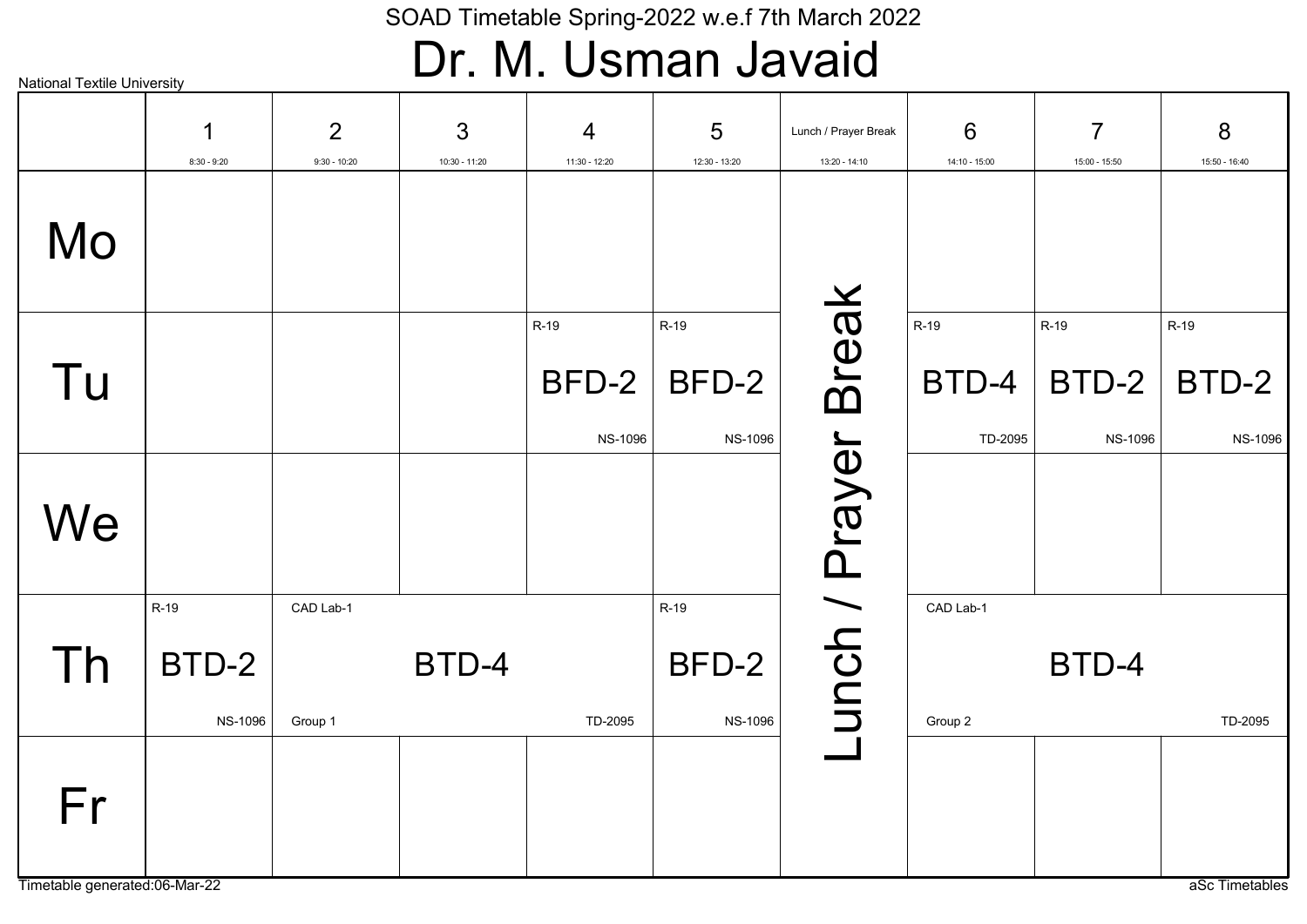### Dr. Muhammad Yaseen

|                                     | 1<br>$8:30 - 9:20$                              | $\overline{2}$<br>$9:30 - 10:20$           | 3<br>10:30 - 11:20        | 4<br>11:30 - 12:20            | $5\phantom{1}$<br>12:30 - 13:20 | Lunch / Prayer Break<br>13:20 - 14:10 | 6<br>14:10 - 15:00        | $\overline{7}$<br>15:00 - 15:50 | 8<br>15:50 - 16:40 |
|-------------------------------------|-------------------------------------------------|--------------------------------------------|---------------------------|-------------------------------|---------------------------------|---------------------------------------|---------------------------|---------------------------------|--------------------|
| Mo                                  |                                                 |                                            |                           | R-18<br>BVA-2<br>QT-1002      |                                 |                                       | R-18<br>BTD-2<br>QT-1002  |                                 |                    |
| Tu                                  |                                                 | DDR-1<br>BVA-8<br>HU-1091                  | DDR-1<br>BVA-8<br>HU-1091 |                               | $R-17$<br>BFD-8<br>HU-1091      |                                       | $R-9$<br>BFD-8<br>HU-1091 | $R-9$<br>BFD-2<br>QT-1002       |                    |
| We                                  | <b>R-17</b><br>BTD-8<br>$\mathsf{A}$<br>HU-1091 | $R-17$<br>BTD-8<br>$\mathsf{A}$<br>HU-1091 |                           | R-19<br>BTD-8<br>B<br>HU-1091 | R-19<br>BTD-8<br>B<br>HU-1091   | unch / Prayer Break                   |                           |                                 |                    |
| Th                                  |                                                 |                                            |                           |                               |                                 |                                       |                           |                                 |                    |
| Fr<br>Timetable generated:06-Mar-22 |                                                 |                                            |                           |                               |                                 |                                       |                           |                                 | aSc Timetables     |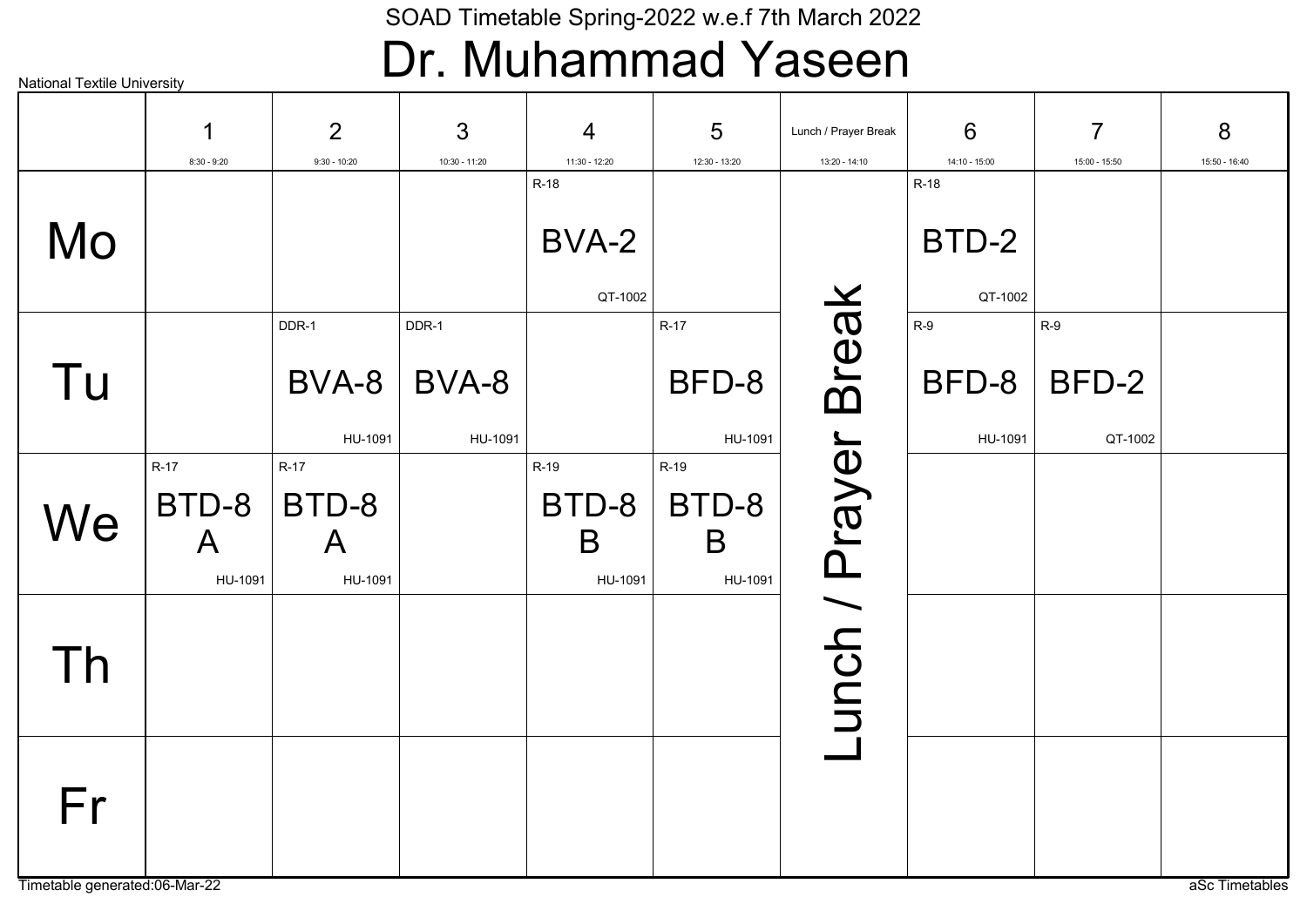### Dr. Mushtaq Malik

2 3 5 6 7 8 4 1 Lunch / Prayer Break 8:30 - 9:20 9:30 - 10:20 10:30 - 11:20 11:30 - 12:20 12:30 - 13:20 13:20 - 14:10 14:10 - 15:00 15:00 - 15:50 15:50 - 16:40 R-19 R- 8 Mo BFD-4 BTD-4 -unch / Prayer Break Lunch / Prayer Break YM-2068 YM-2068 Tu R- 8 DDR-1 R-19 **We** BFD-4 BTD-6 BTD-6 YM-2068 TD-3098 TD-3098 R- 8 Th BTD-4 YM-2068 Fr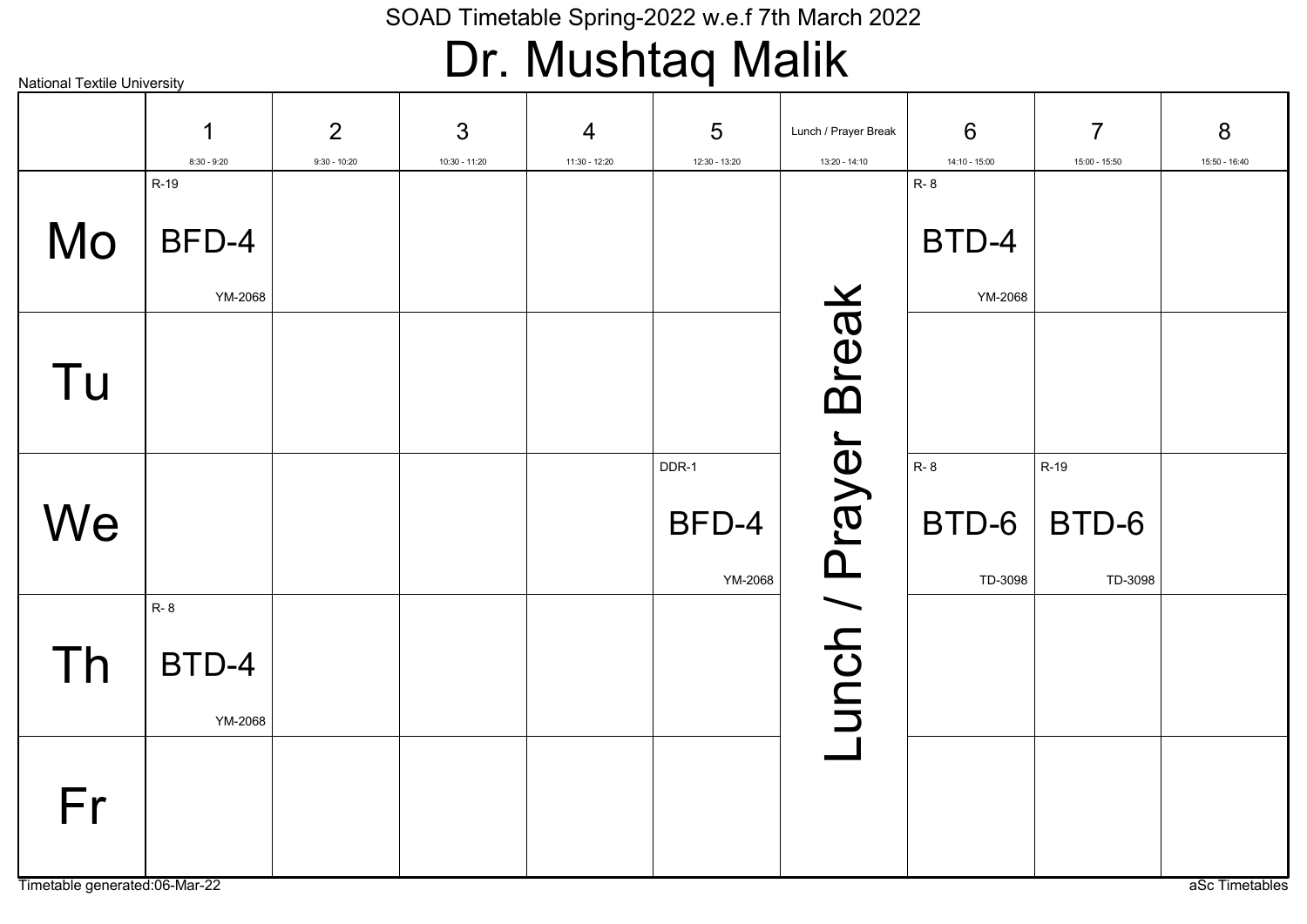### Dr. Naseer Ahmad

|    | 1<br>$8:30 - 9:20$ | $\overline{2}$<br>$9:30 - 10:20$ | 3<br>10:30 - 11:20 | $\overline{4}$<br>11:30 - 12:20 | 5<br>12:30 - 13:20 | Lunch / Prayer Break<br>13:20 - 14:10 | $6\phantom{1}6$<br>14:10 - 15:00 | $\overline{7}$<br>15:00 - 15:50                            | 8<br>15:50 - 16:40 |
|----|--------------------|----------------------------------|--------------------|---------------------------------|--------------------|---------------------------------------|----------------------------------|------------------------------------------------------------|--------------------|
| Mo |                    |                                  |                    |                                 |                    |                                       |                                  |                                                            |                    |
| Tu |                    |                                  |                    |                                 |                    |                                       |                                  |                                                            |                    |
| We |                    |                                  |                    |                                 |                    |                                       |                                  |                                                            |                    |
| Th |                    |                                  |                    |                                 |                    | -unch / Prayer Break                  |                                  |                                                            |                    |
| Fr |                    |                                  |                    |                                 |                    |                                       |                                  | BFD-6<br>BVA-6<br>$\mathsf{BTD}_{\mathsf{QT}\text{-}1002}$ |                    |

Timetable generated:06-Mar-22 as and the contract of the contract of the contract of the contract of the contract of the contract of the contract of the contract of the contract of the contract of the contract of the contr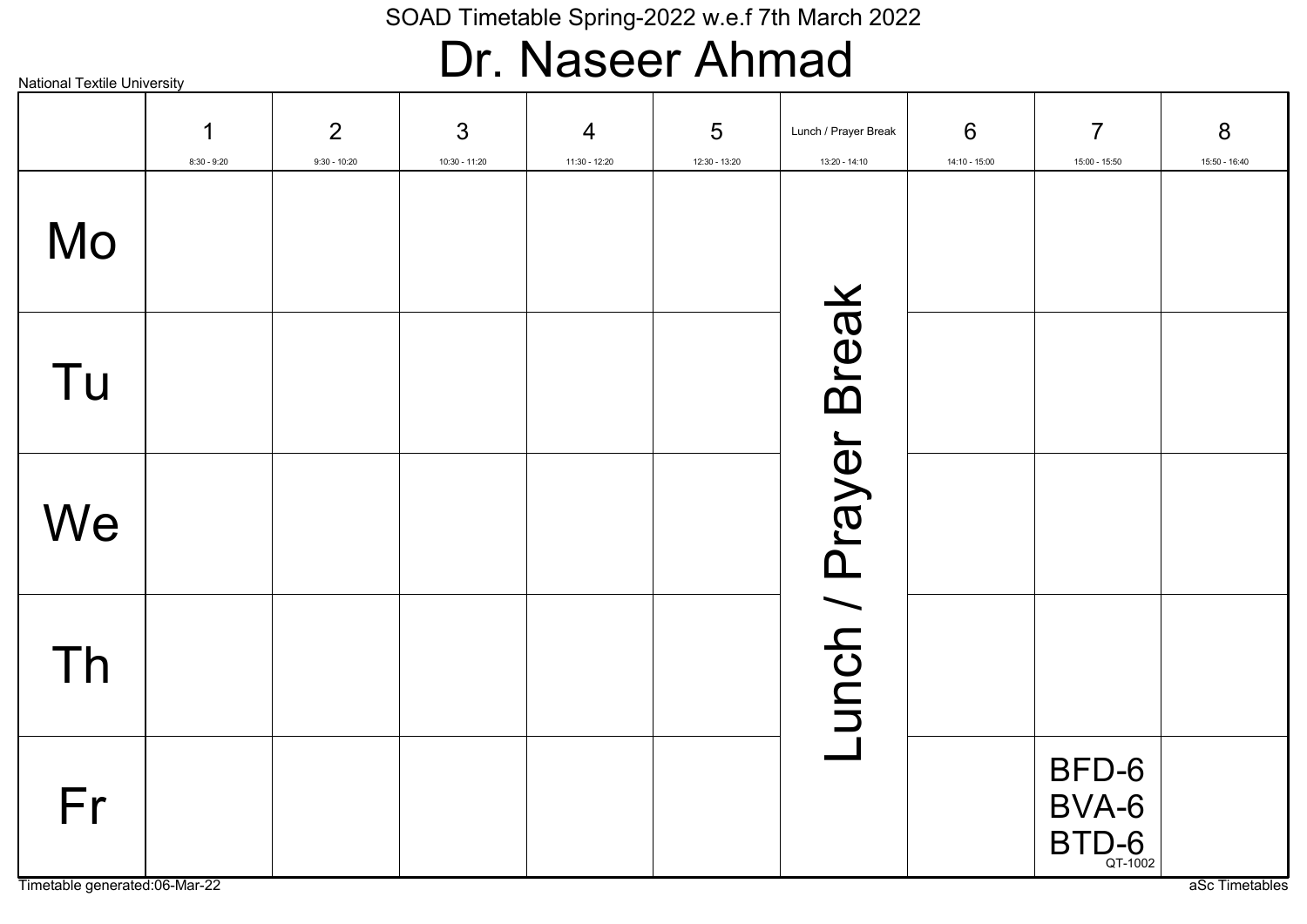### Dr. Salman Naeem

|    | 1<br>$8:30 - 9:20$              | 2<br>$9:30 - 10:20$                                      | $\mathfrak{S}$<br>10:30 - 11:20                          | $\overline{4}$<br>11:30 - 12:20                                 | $5\overline{)}$<br>12:30 - 13:20 | Lunch / Prayer Break<br>13:20 - 14:10 | 6<br>14:10 - 15:00 | $\overline{7}$<br>15:00 - 15:50 | 8<br>15:50 - 16:40 |
|----|---------------------------------|----------------------------------------------------------|----------------------------------------------------------|-----------------------------------------------------------------|----------------------------------|---------------------------------------|--------------------|---------------------------------|--------------------|
| Mo | R-18<br>BVA-2<br><b>NS-1096</b> | R-18<br><b>BAMD-</b><br>$\overline{2}$<br><b>NS-1096</b> |                                                          |                                                                 |                                  |                                       |                    |                                 |                    |
| Tu |                                 |                                                          |                                                          |                                                                 |                                  |                                       |                    |                                 |                    |
| We |                                 |                                                          |                                                          |                                                                 |                                  |                                       |                    |                                 |                    |
| Th |                                 |                                                          |                                                          |                                                                 |                                  | unch / Prayer Break                   |                    |                                 |                    |
| Fr | $R-18$<br><b>NS-1096</b>        | $R-18$<br>$BVA-2$ BVA-2<br><b>NS-1096</b>                | <b>R-18</b><br>BAMD-<br>$\overline{2}$<br><b>NS-1096</b> | <b>R-18</b><br><b>BAMD-</b><br>$\overline{2}$<br><b>NS-1096</b> |                                  |                                       |                    |                                 |                    |

Timetable generated:06-Mar-22 as a Sc Timetables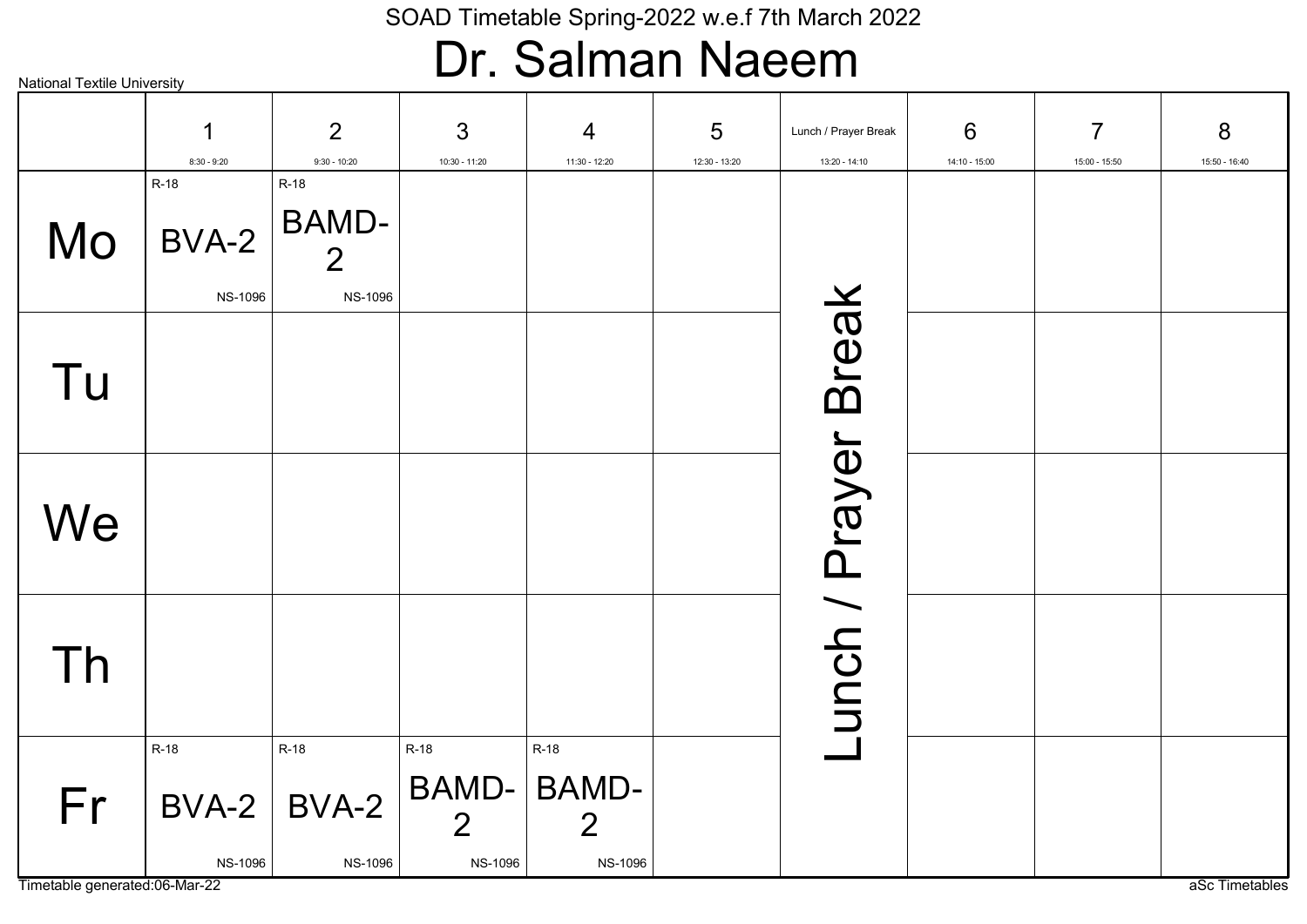### Dr. Zafar Javed

| <b>National Textile University</b>  |                    |                                  |                          |                                 |                                                  |                                       |                                                  |                                 |                    |
|-------------------------------------|--------------------|----------------------------------|--------------------------|---------------------------------|--------------------------------------------------|---------------------------------------|--------------------------------------------------|---------------------------------|--------------------|
|                                     | 1<br>$8:30 - 9:20$ | $\overline{2}$<br>$9:30 - 10:20$ | 3<br>10:30 - 11:20       | $\overline{4}$<br>11:30 - 12:20 | 5<br>12:30 - 13:20                               | Lunch / Prayer Break<br>13:20 - 14:10 | 6<br>14:10 - 15:00                               | $\overline{7}$<br>15:00 - 15:50 | 8<br>15:50 - 16:40 |
|                                     |                    |                                  | $R-17$                   | $R-17$                          | $R-17$                                           |                                       | $R-17$                                           |                                 |                    |
| Mo                                  |                    |                                  | BVA-4<br>FD-2098         | BVA-4<br>FD-2098                | <b>BAMD-</b><br>$\overline{2}$<br><b>NS-1095</b> |                                       | <b>BAMD-</b><br>$\overline{2}$<br><b>NS-1095</b> |                                 |                    |
| Tu                                  |                    |                                  |                          |                                 |                                                  | <b>Break</b>                          |                                                  |                                 |                    |
| We                                  |                    |                                  |                          |                                 |                                                  |                                       |                                                  |                                 |                    |
| Th                                  |                    |                                  | R-19<br>BFD-4<br>FD-2098 | R-19<br>BFD-4<br>FD-2098        | R-8<br>BAMD-<br>$\overline{2}$<br><b>NS-1095</b> | unch / Prayer                         |                                                  |                                 |                    |
| Fr<br>Timetable generated:06-Mar-22 |                    |                                  |                          |                                 |                                                  |                                       |                                                  |                                 | aSc Timetables     |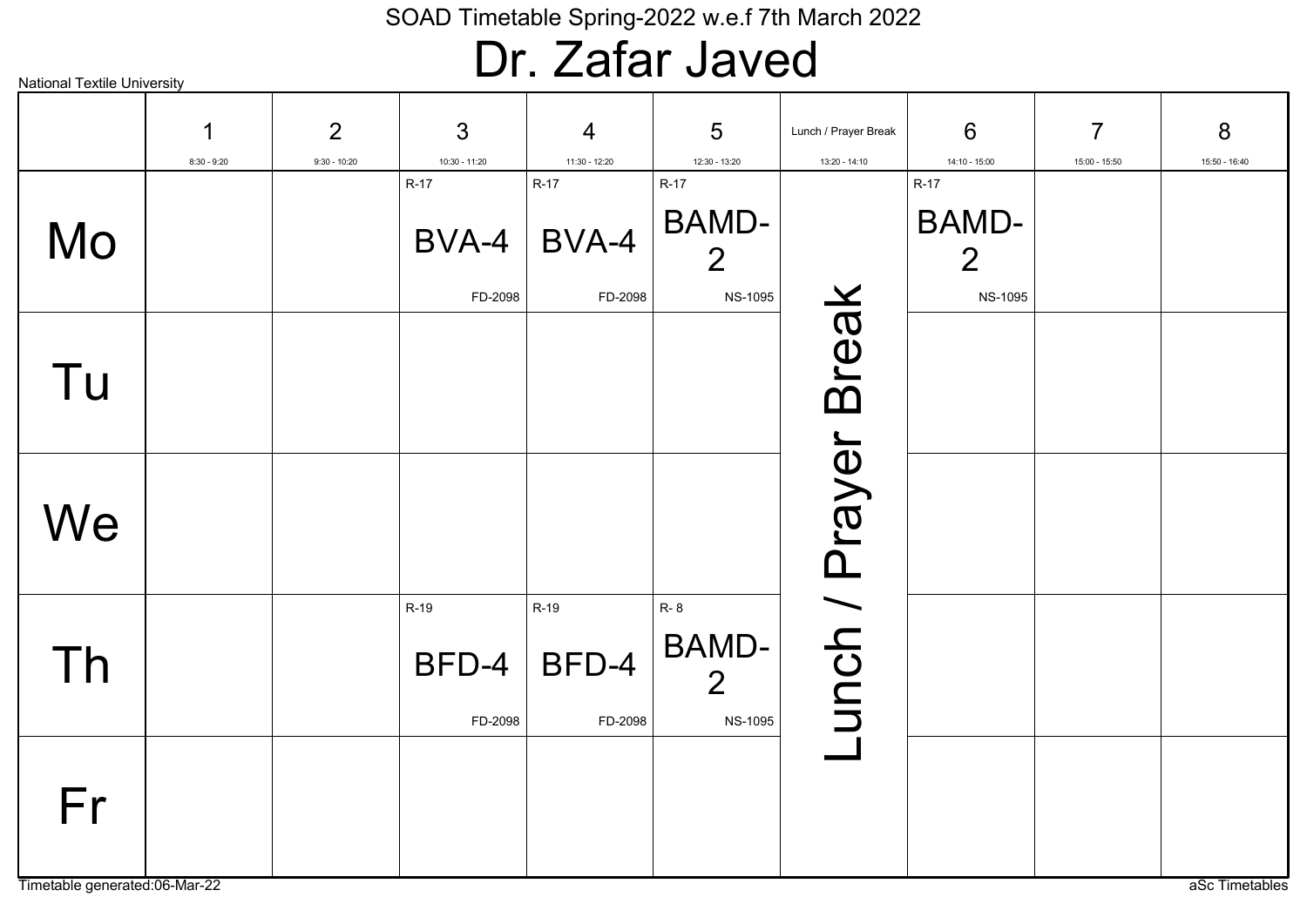# Qari Hafiz Muhammad Sufyan

National Textile University

|    | $\mathbf 1$<br>$8:30 - 9:20$ | 2<br>$9:30 - 10:20$ | $\mathfrak{S}$<br>10:30 - 11:20 | $\overline{4}$<br>11:30 - 12:20 | 5<br>12:30 - 13:20 | Lunch / Prayer Break<br>13:20 - 14:10 | 6<br>14:10 - 15:00 | $\overline{7}$<br>15:00 - 15:50 | 8<br>15:50 - 16:40        |
|----|------------------------------|---------------------|---------------------------------|---------------------------------|--------------------|---------------------------------------|--------------------|---------------------------------|---------------------------|
| Mo |                              |                     |                                 |                                 |                    |                                       |                    |                                 | DDR-2<br>BFD-8<br>QT-1002 |
| Tu |                              |                     |                                 |                                 |                    |                                       |                    |                                 |                           |
| We |                              |                     |                                 |                                 |                    |                                       |                    |                                 |                           |
| Th |                              |                     |                                 | R-8<br>BVA-4<br>QT-1002         |                    | Lunch / Prayer Break                  |                    |                                 |                           |
| Fr |                              |                     |                                 |                                 |                    |                                       | BFD-4<br>QT-1002   |                                 |                           |

Timetable generated:06-Mar-22 as a Sc Timetables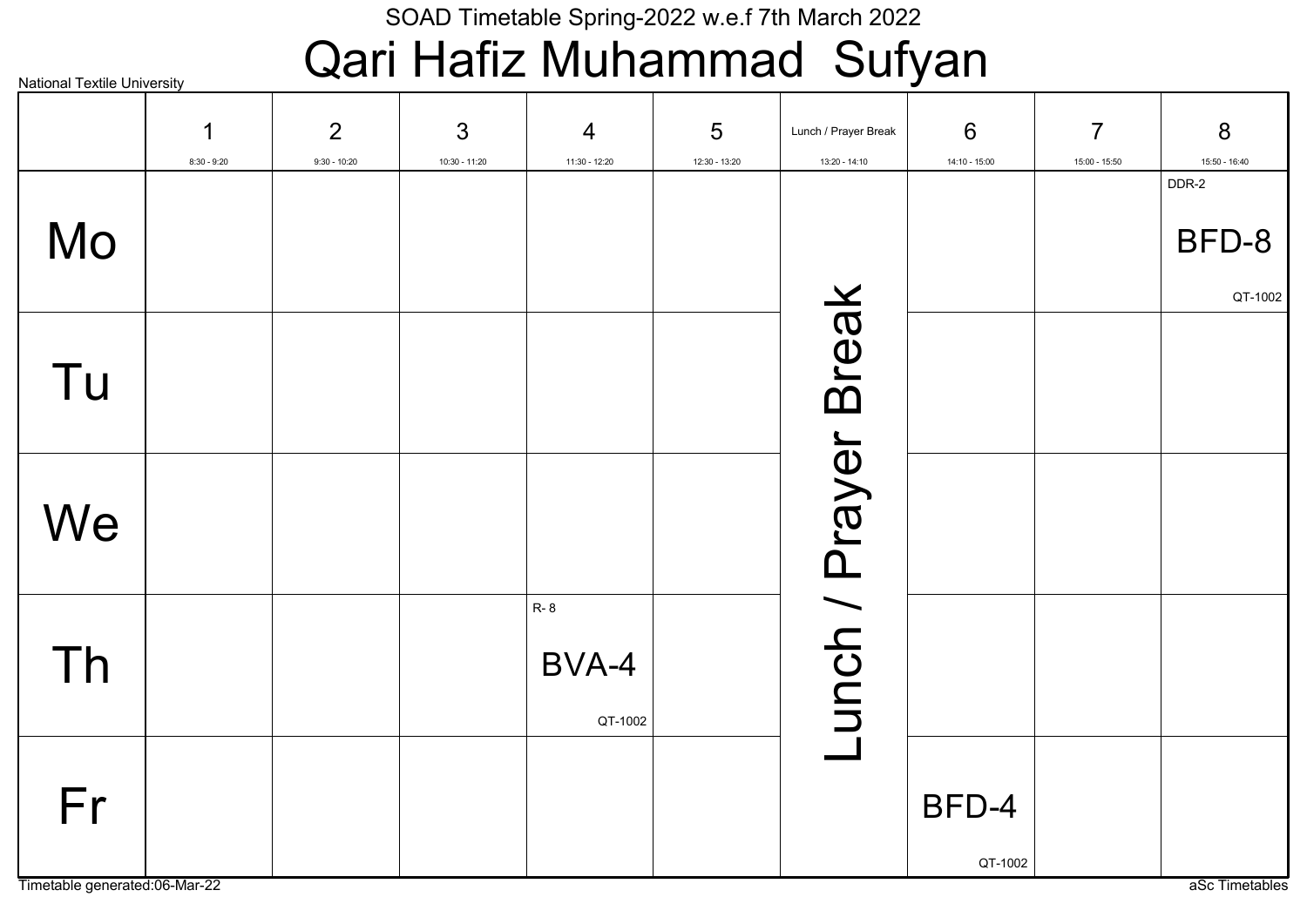### Mr. Ehsan Ali

| National Textile University |                    |                     |                                 |                                 | IVII I III IVVII <i>I</i> VII           |                                       |                                             |                                 |                                |
|-----------------------------|--------------------|---------------------|---------------------------------|---------------------------------|-----------------------------------------|---------------------------------------|---------------------------------------------|---------------------------------|--------------------------------|
|                             | 1<br>$8:30 - 9:20$ | 2<br>$9:30 - 10:20$ | 3<br>$10:30 - 11:20$            | $\overline{4}$<br>11:30 - 12:20 | $5\phantom{1}$<br>12:30 - 13:20         | Lunch / Prayer Break<br>13:20 - 14:10 | 6<br>14:10 - 15:00                          | $\overline{7}$<br>15:00 - 15:50 | 8<br>15:50 - 16:40             |
| Mo                          |                    |                     | $R-18$<br>BTD-8<br>A<br>TD-4097 |                                 | 2D Studio-I<br>BTD-6<br>Group 2 FA-3092 |                                       | 2D Studio-I<br>Group 2                      | BTD-6                           | FA-3092                        |
| Tu                          |                    |                     | 2D Studio-II<br>Group 1         | BTD-6                           | FA-3092                                 |                                       | 2D Studio-II<br>BTD-6<br>FA-3092<br>Group 1 | <b>R-8</b><br>BTD-4<br>TD-2098  | <b>R-8</b><br>BTD-4<br>TD-2098 |
| We                          |                    |                     |                                 |                                 |                                         | Lunch / Prayer Break                  |                                             |                                 |                                |
| Th                          |                    |                     |                                 |                                 |                                         |                                       |                                             |                                 |                                |
| Fr                          |                    |                     |                                 |                                 |                                         |                                       |                                             |                                 |                                |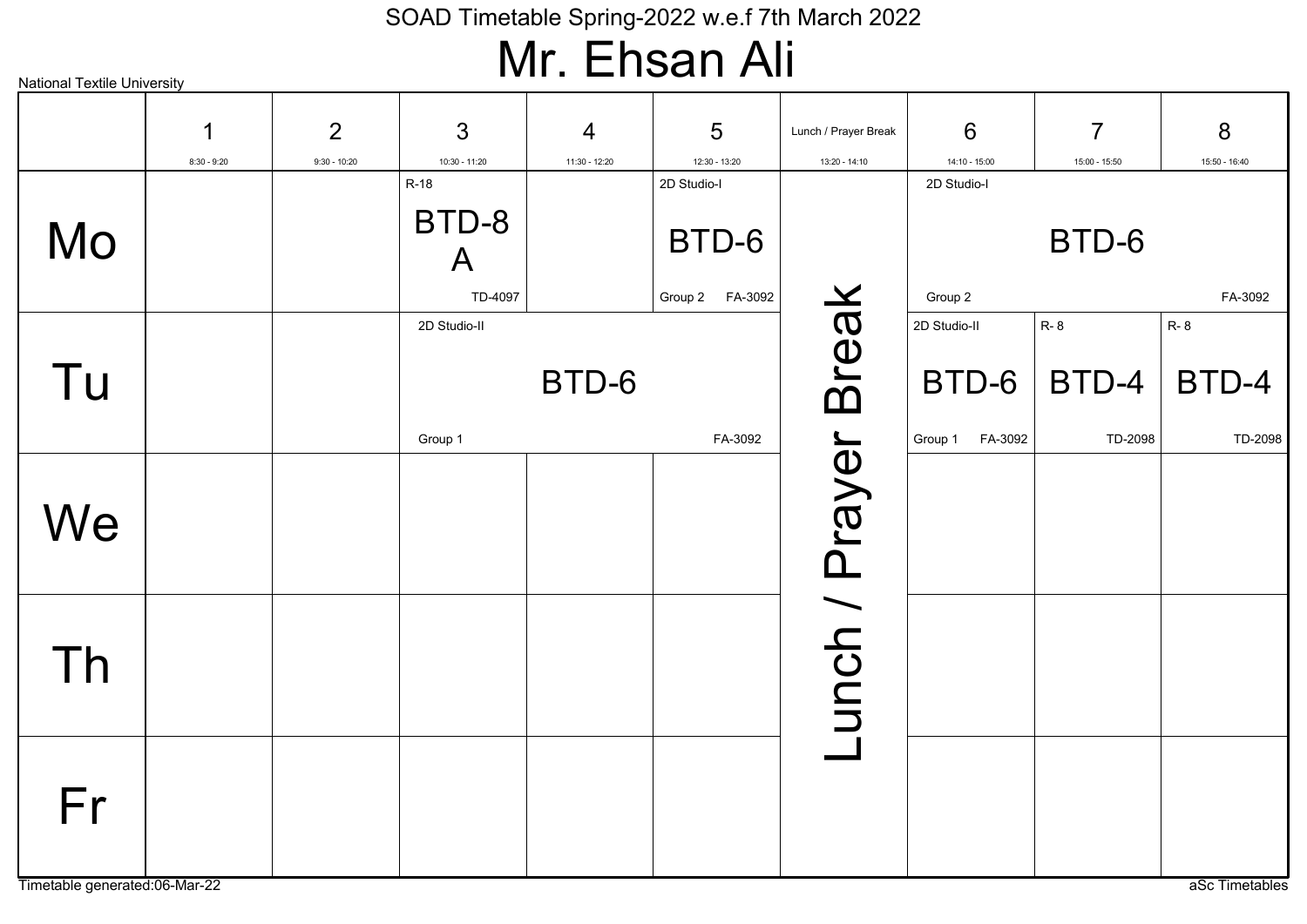# Mr. M. Saqib Rao

| <b>National Textile University</b>  |                         |                                  | .                               |                    |                                          |                                       |                         |                                 |                    |
|-------------------------------------|-------------------------|----------------------------------|---------------------------------|--------------------|------------------------------------------|---------------------------------------|-------------------------|---------------------------------|--------------------|
|                                     | 1<br>$8:30 - 9:20$      | $\overline{2}$<br>$9:30 - 10:20$ | $\mathfrak{S}$<br>10:30 - 11:20 | 4<br>11:30 - 12:20 | 5<br>12:30 - 13:20                       | Lunch / Prayer Break<br>13:20 - 14:10 | 6<br>14:10 - 15:00      | $\overline{7}$<br>15:00 - 15:50 | 8<br>15:50 - 16:40 |
| Mo                                  |                         |                                  |                                 |                    |                                          |                                       |                         |                                 |                    |
| Tu                                  |                         | CAD Lab-2<br>Group 2             | BTD-4                           | TD-2097            | <b>R-8</b><br>BTD-4<br>TD-2097           | <b>Break</b>                          |                         |                                 |                    |
| We                                  |                         |                                  |                                 |                    |                                          |                                       | CAD Lab-2<br>Group 1    | BTD-4                           | TD-2097            |
| Th                                  | 2D Studio-II<br>Group 1 |                                  | BVA-2                           | FA-1096            | 2D Studio-II<br>BVA-2<br>Group 2 FA-1096 | unch / Prayer                         | 2D Studio-II<br>Group 2 | BVA-2                           | FA-1096            |
| Fr<br>Timetable generated:06-Mar-22 |                         |                                  |                                 |                    |                                          |                                       |                         |                                 |                    |
|                                     |                         |                                  |                                 |                    |                                          |                                       |                         |                                 | aSc Timetables     |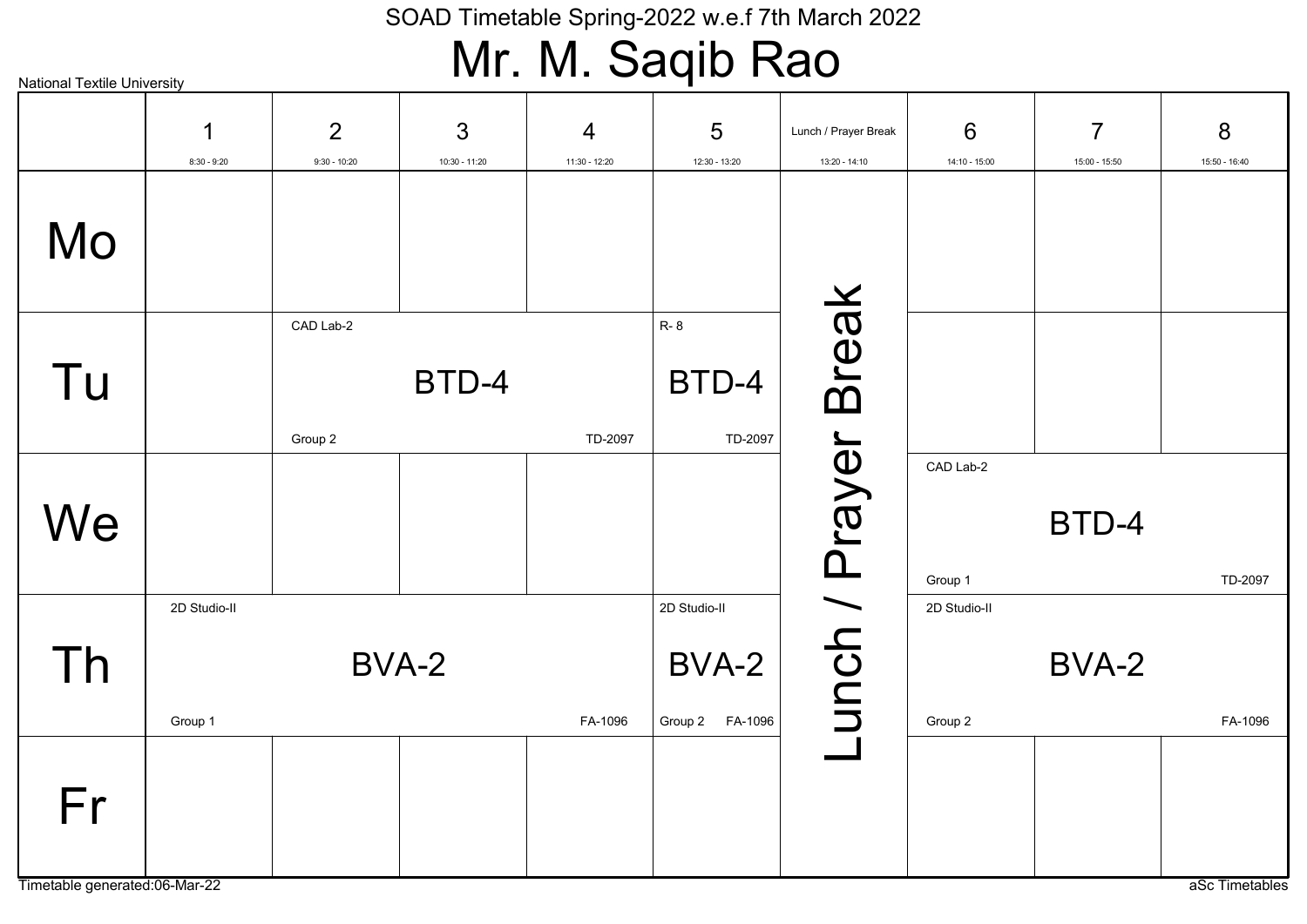### Mr. Muhammad Afzaal

| <b>National Textile University</b> |                      |                     |                                 |                    |                                  |                                       |                    |                                 |                    |
|------------------------------------|----------------------|---------------------|---------------------------------|--------------------|----------------------------------|---------------------------------------|--------------------|---------------------------------|--------------------|
|                                    | 1<br>$8:30 - 9:20$   | 2<br>$9:30 - 10:20$ | $\mathfrak{S}$<br>10:30 - 11:20 | 4<br>11:30 - 12:20 | $5\overline{)}$<br>12:30 - 13:20 | Lunch / Prayer Break<br>13:20 - 14:10 | 6<br>14:10 - 15:00 | $\overline{7}$<br>15:00 - 15:50 | 8<br>15:50 - 16:40 |
| Mo                                 | 2D Studio-I          |                     | BFD-2                           |                    | 2D Studio-II<br>BFD-2            |                                       | 2D Studio-II       | BFD-2                           |                    |
|                                    | Group 2<br>CAD Lab-1 |                     |                                 | FA-1096            | FA-1096<br>Group 1               |                                       | Group 1            |                                 | FA-1096            |
| Tu                                 |                      |                     | BFD-6                           |                    |                                  |                                       |                    |                                 |                    |
|                                    | Group 2<br>CAD Lab-1 |                     |                                 | FD-3096            |                                  |                                       |                    |                                 |                    |
| We                                 | Group 1              |                     | BFD-6                           | FD-3096            |                                  |                                       |                    |                                 |                    |
| Th                                 |                      |                     |                                 |                    |                                  | -unch / Prayer Break                  |                    |                                 |                    |
| Fr                                 |                      |                     |                                 |                    |                                  |                                       |                    |                                 |                    |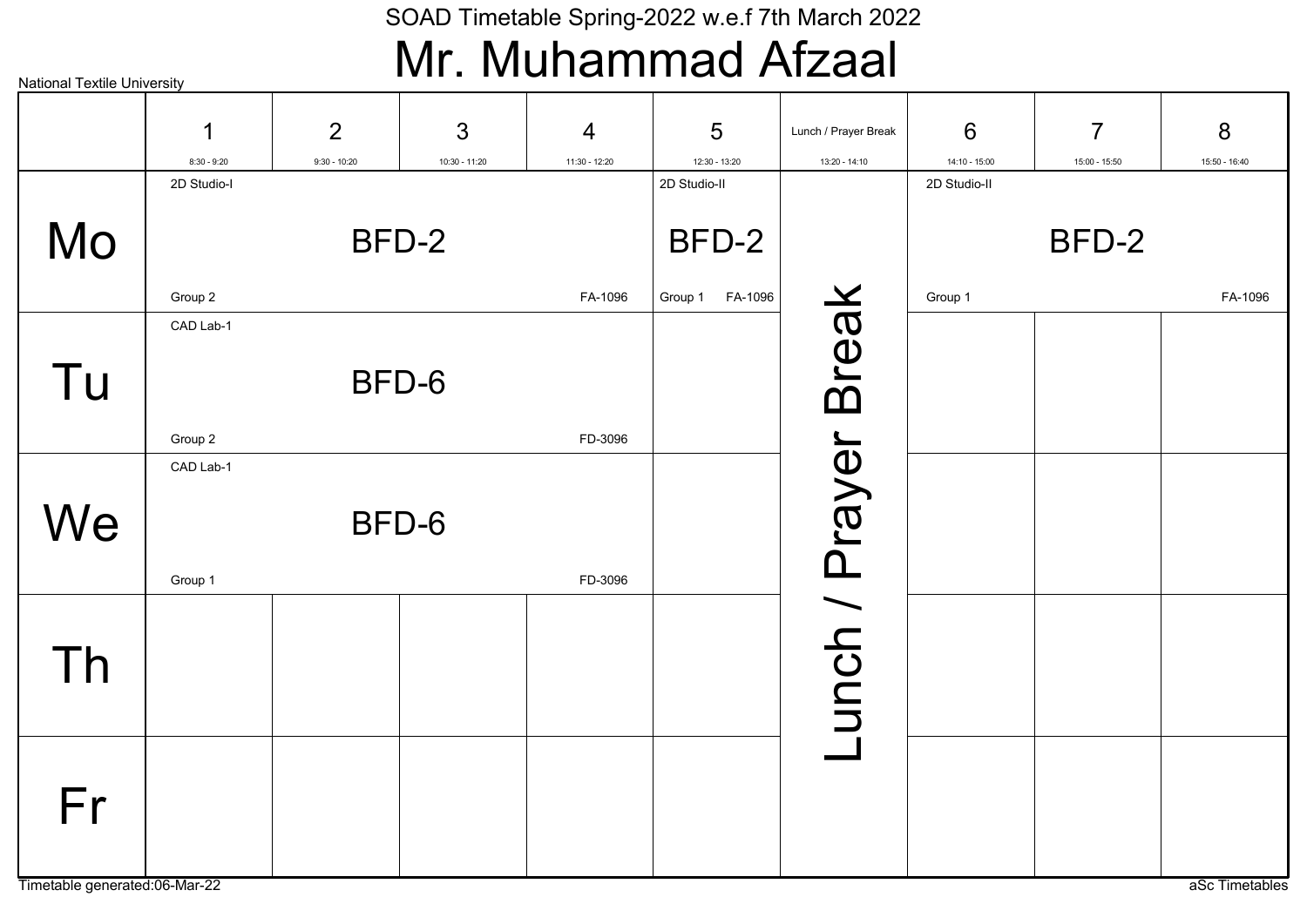### Mr. Saleem Ansari

| <b>National Textile University</b> |                        |                                  |                    |                    | .                                          |                                       |                        |                                 |                    |
|------------------------------------|------------------------|----------------------------------|--------------------|--------------------|--------------------------------------------|---------------------------------------|------------------------|---------------------------------|--------------------|
|                                    | 1<br>$8:30 - 9:20$     | $\overline{2}$<br>$9:30 - 10:20$ | 3<br>10:30 - 11:20 | 4<br>11:30 - 12:20 | 5<br>12:30 - 13:20                         | Lunch / Prayer Break<br>13:20 - 14:10 | 6<br>14:10 - 15:00     | $\overline{7}$<br>15:00 - 15:50 | 8<br>15:50 - 16:40 |
| Mo                                 |                        |                                  |                    |                    |                                            |                                       |                        |                                 |                    |
| Tu                                 | 2D Studio-I<br>Group 2 | BVA-4                            |                    | FA-2096            |                                            |                                       |                        |                                 |                    |
| We                                 |                        |                                  |                    |                    | 2D Studio-I<br>BVA-6<br>Group 2    FA-3097 |                                       | 2D Studio-I<br>Group 2 | BVA-6                           | FA-3097            |
| Th                                 |                        |                                  |                    |                    |                                            | Lunch / Prayer Break                  |                        |                                 |                    |
| Fr                                 | 2D Studio-I            | BVA-6                            |                    |                    | 2D Studio-I<br>BVA-4                       |                                       | 2D Studio-I            | BVA-4                           |                    |
|                                    | Group 1                |                                  |                    | FA-3097            | Group 1 FA-2096                            |                                       | Group 1                |                                 | FA-2096            |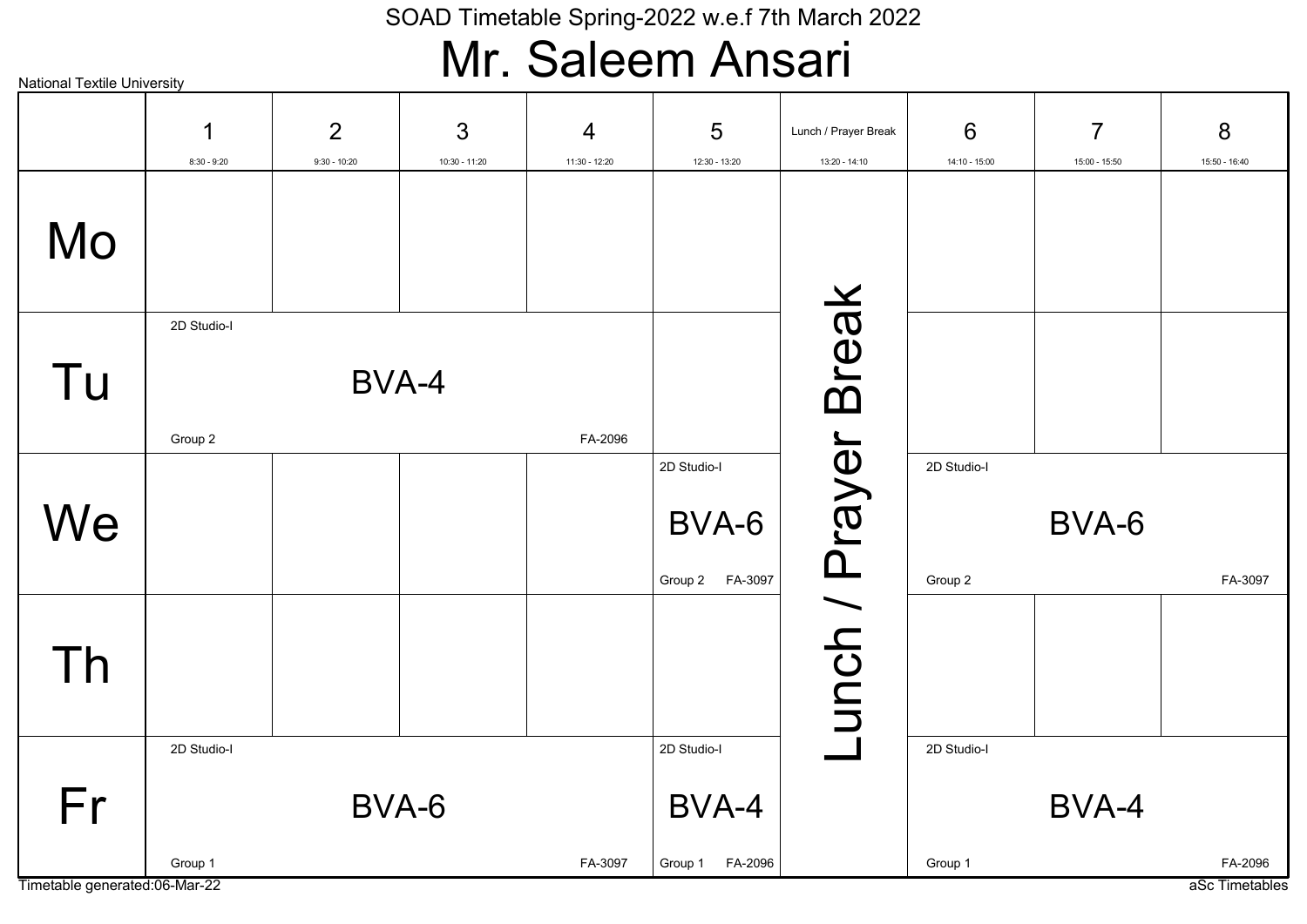### Mr. Shahid Zaheer

| <b>National Textile University</b> |               |                |                 |                |               |                      |                 |                |                |
|------------------------------------|---------------|----------------|-----------------|----------------|---------------|----------------------|-----------------|----------------|----------------|
|                                    | 1             | $\overline{2}$ | 3               | $\overline{4}$ | 5             | Lunch / Prayer Break | 6               | $\overline{7}$ | 8              |
|                                    | $8:30 - 9:20$ | $9:30 - 10:20$ | $10:30 - 11:20$ | 11:30 - 12:20  | 12:30 - 13:20 | 13:20 - 14:10        | 14:10 - 15:00   | 15:00 - 15:50  | 15:50 - 16:40  |
|                                    |               |                | Design Studio-5 | BFD-6          |               |                      |                 |                |                |
| Mo                                 |               |                |                 |                |               |                      |                 |                |                |
|                                    |               |                | Group 1         |                | FD-3094       |                      |                 |                |                |
|                                    | Draping -1    |                |                 |                |               |                      | Design Studio-3 |                |                |
| Tu                                 |               |                | BFD-6           |                |               | <b>Break</b>         |                 | BFD-6          |                |
|                                    |               |                |                 |                |               |                      |                 |                |                |
|                                    | Group 1       |                |                 | DRP-3092       |               |                      | Group 2         |                | FD-3094        |
|                                    | Draping -1    |                |                 |                |               |                      |                 |                |                |
|                                    |               |                |                 |                |               |                      |                 |                |                |
| We                                 |               |                | BFD-6           |                |               |                      |                 |                |                |
|                                    |               |                |                 |                |               |                      |                 |                |                |
|                                    | Group 2       |                |                 | DRP-3092       |               |                      |                 |                |                |
|                                    | $R-17$        |                |                 |                |               | unch / Prayer        |                 |                |                |
|                                    |               |                |                 |                |               |                      |                 |                |                |
| Th                                 | BFD-6         |                |                 |                |               |                      |                 |                |                |
|                                    |               |                |                 |                |               |                      |                 |                |                |
|                                    | FD-3094       |                |                 |                |               |                      |                 |                |                |
|                                    |               |                |                 |                |               |                      |                 |                |                |
|                                    |               |                |                 |                |               |                      |                 |                |                |
| Fr                                 |               |                |                 |                |               |                      |                 |                |                |
|                                    |               |                |                 |                |               |                      |                 |                |                |
| Timetable generated:06-Mar-22      |               |                |                 |                |               |                      |                 |                | aSc Timetables |
|                                    |               |                |                 |                |               |                      |                 |                |                |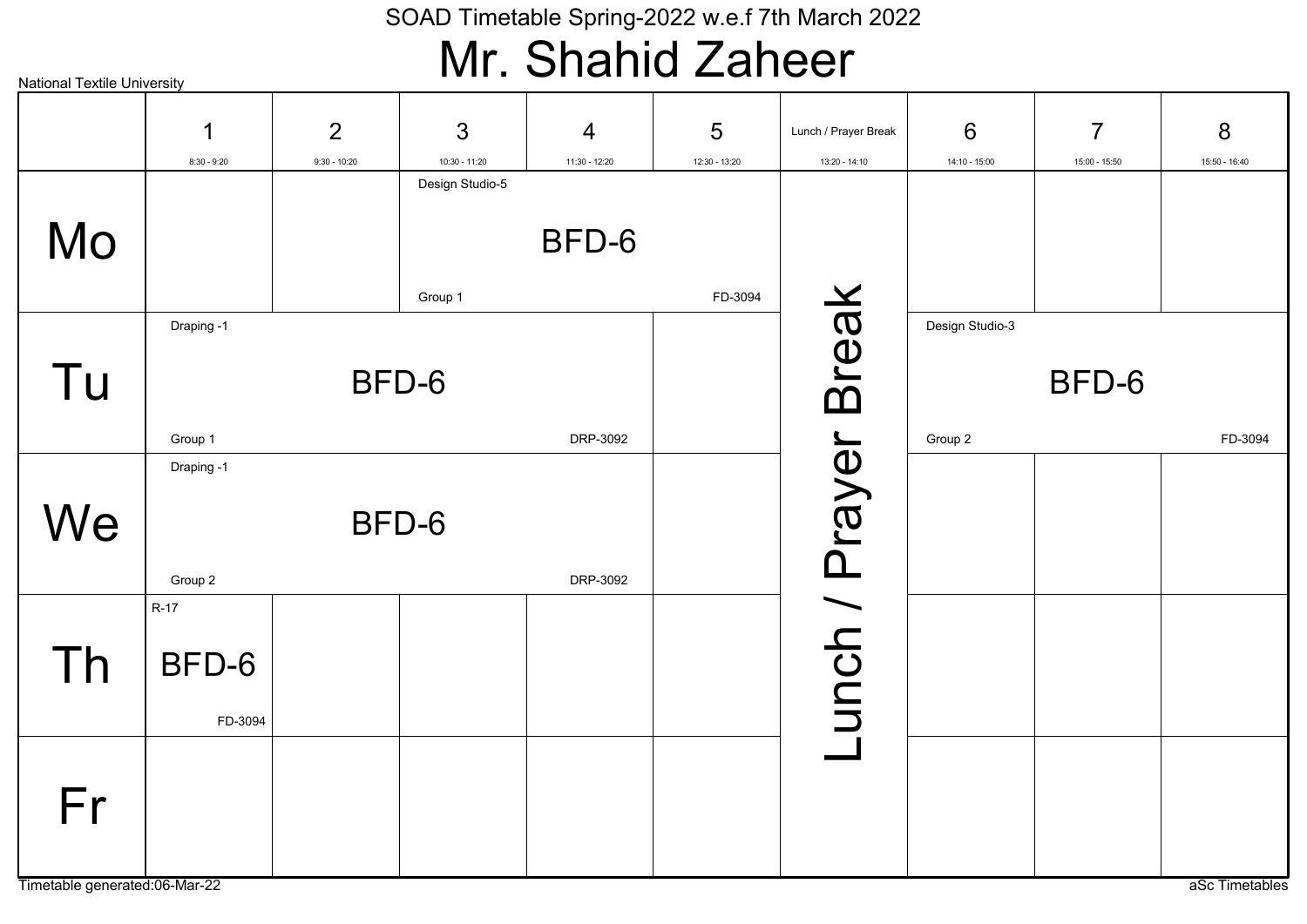### Mr. Umar Iqbal

| <b>National Textile University</b> |               |                |                 |               |                     |                      |               |                |                |
|------------------------------------|---------------|----------------|-----------------|---------------|---------------------|----------------------|---------------|----------------|----------------|
|                                    | $\mathbf 1$   | $\overline{2}$ | 3               | 4             | $5\phantom{.0}$     | Lunch / Prayer Break | 6             | $\overline{7}$ | 8              |
|                                    | $8:30 - 9:20$ | $9:30 - 10:20$ | $10:30 - 11:20$ | 11:30 - 12:20 | 12:30 - 13:20       | 13:20 - 14:10        | 14:10 - 15:00 | 15:00 - 15:50  | 15:50 - 16:40  |
| Mo                                 |               | CAD Lab-1      | BFD-4           |               | <b>R-8</b><br>BFD-4 |                      | CAD Lab-1     | BFD-4          |                |
|                                    |               |                |                 |               |                     |                      |               |                |                |
|                                    |               | Group 1        |                 | FD-2095       | FD-2095             |                      | Group 2       |                | FD-2095        |
|                                    | BTD-4         |                |                 |               |                     | <b>Break</b>         |               |                |                |
| Tu                                 | BAMD-2        |                |                 |               |                     |                      |               |                |                |
|                                    | BVA-8         |                |                 |               |                     |                      |               |                |                |
|                                    | QT-1002       |                |                 |               |                     |                      |               |                |                |
|                                    |               |                |                 |               |                     |                      |               |                |                |
|                                    |               |                |                 |               |                     |                      |               |                |                |
| We                                 |               |                |                 |               |                     |                      |               |                |                |
|                                    |               |                |                 |               |                     |                      |               |                |                |
|                                    | DDR-1         | DDR-1          |                 |               |                     |                      | DDR-1         | DDR-1          |                |
| Th                                 | BFD-4         | BFD-4          |                 |               |                     | unch / Prayer        | BFD-6         | BFD-6          |                |
|                                    |               |                |                 |               |                     |                      |               |                |                |
|                                    | FD-2097       | FD-2097        |                 |               |                     |                      | FD-3098       | FD-3098        |                |
|                                    |               |                |                 |               |                     |                      |               |                |                |
|                                    |               |                |                 |               |                     |                      |               |                |                |
| Fr                                 |               |                |                 |               |                     |                      |               |                |                |
|                                    |               |                |                 |               |                     |                      |               |                |                |
| Timetable generated:06-Mar-22      |               |                |                 |               |                     |                      |               |                | aSc Timetables |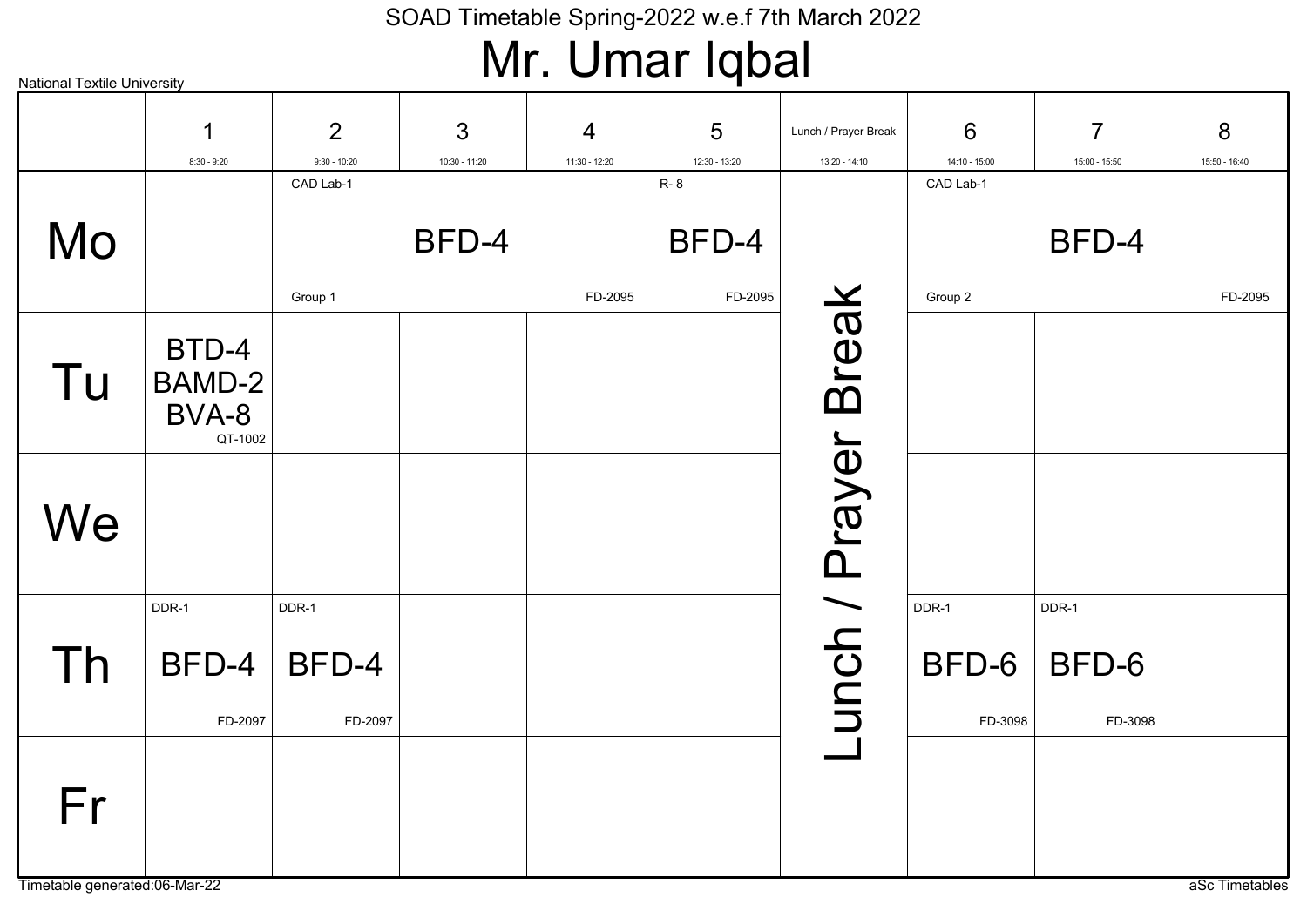# Mr. Zarjan Ali

| <b>National Textile University</b>  |                    |                    |               |                | <u> j  .</u>             |                      |                    |                    |                |
|-------------------------------------|--------------------|--------------------|---------------|----------------|--------------------------|----------------------|--------------------|--------------------|----------------|
|                                     | 1                  | $\overline{2}$     | 3             | $\overline{4}$ | 5                        | Lunch / Prayer Break | 6                  | $\overline{7}$     | 8              |
|                                     | $8:30 - 9:20$      | $9:30 - 10:20$     | 10:30 - 11:20 | 11:30 - 12:20  | 12:30 - 13:20            | 13:20 - 14:10        | 14:10 - 15:00      | 15:00 - 15:50      | 15:50 - 16:40  |
|                                     | $R-9$              | Photography Studio |               |                | Photography Studio       |                      | FD-3097            | Photography Studio |                |
| Mo                                  | BFD-6<br>FD-3097   | Group 2            | BTD-6         | FD-3097        | BVA-6<br>Group 2 FD-3097 |                      |                    | BVA-6<br>Group 2   |                |
|                                     |                    |                    |               |                |                          |                      |                    |                    |                |
| Tu                                  |                    |                    |               |                |                          | <b>Break</b>         | Photography Studio | BFD-6              |                |
|                                     |                    |                    |               |                |                          |                      | Group 1            |                    | FD-3097        |
| We                                  |                    |                    |               | DDR-2<br>BVA-6 |                          | unch / Prayer        | Photography Studio | BFD-6              |                |
|                                     |                    |                    |               | FD-3097        |                          |                      | Group 2            |                    | FD-3097        |
| Th                                  | Photography Studio | BTD-6              |               | DDR-2<br>BTD-6 |                          |                      | Photography Studio | BVA-6              |                |
|                                     |                    |                    |               |                |                          |                      |                    |                    |                |
|                                     | Group 1            |                    | FD-3097       | FD-3097        |                          |                      | Group 1            |                    | FD-3097        |
| Fr<br>Timetable generated:06-Mar-22 |                    |                    |               |                |                          |                      |                    |                    | aSc Timetables |
|                                     |                    |                    |               |                |                          |                      |                    |                    |                |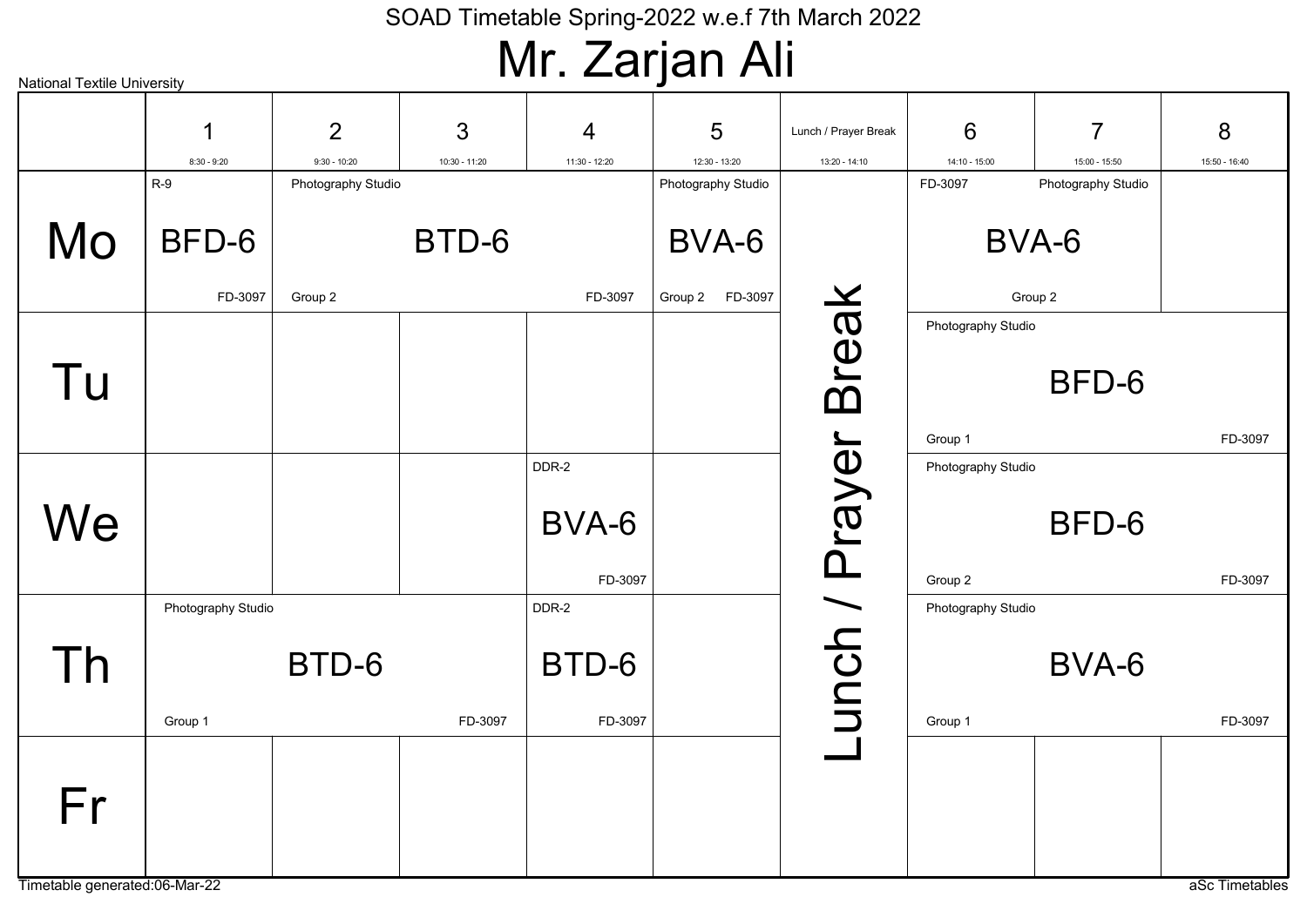# Mr. Zohaib

| <b>National Textile University</b>  |                          |                          |                                |                                 |                            |                                       |                       |                                 |                    |
|-------------------------------------|--------------------------|--------------------------|--------------------------------|---------------------------------|----------------------------|---------------------------------------|-----------------------|---------------------------------|--------------------|
|                                     | 1<br>$8:30 - 9:20$       | 2<br>$9:30 - 10:20$      | 3<br>10:30 - 11:20             | 4<br>11:30 - 12:20              | 5<br>12:30 - 13:20         | Lunch / Prayer Break<br>13:20 - 14:10 | 6<br>14:10 - 15:00    | $\overline{7}$<br>15:00 - 15:50 | 8<br>15:50 - 16:40 |
| Mo                                  |                          |                          |                                |                                 |                            |                                       |                       |                                 |                    |
| Tu                                  | R-19<br>BFD-4<br>TD-2099 | R-19<br>BTD-6<br>HU-3097 |                                |                                 |                            | Break                                 | Weaving -1<br>Group 1 | BFD-4                           | TD-2099            |
| We                                  |                          | R-8<br>BVA-6<br>HU-3097  | <b>R-8</b><br>BVA-6<br>HU-3097 | <b>R-17</b><br>BTD-6<br>HU-3097 | $R-17$<br>BTD-6<br>HU-3097 |                                       | Weaving -1<br>Group 2 | BFD-4                           | TD-2099            |
| Th                                  |                          |                          |                                |                                 |                            | unch / Prayer                         |                       |                                 |                    |
| Fr<br>Timetable generated:06-Mar-22 |                          |                          |                                |                                 |                            |                                       |                       |                                 |                    |
|                                     |                          |                          |                                |                                 |                            |                                       |                       |                                 | aSc Timetables     |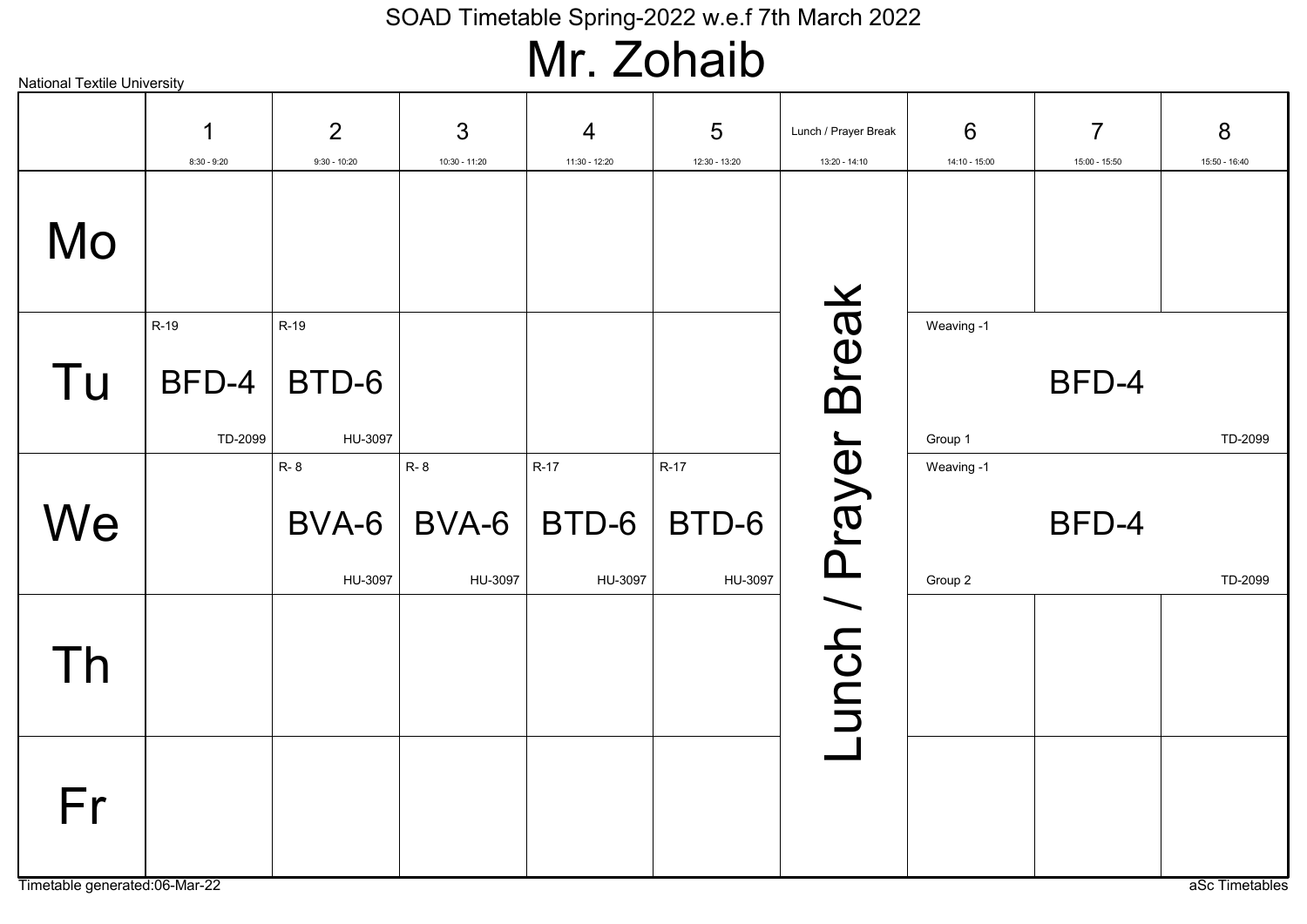### Ms. Anum Nasir

|    | 1<br>$8:30 - 9:20$      | $\overline{2}$<br>$9:30 - 10:20$                    | 3<br>10:30 - 11:20                                  | $\overline{4}$<br>11:30 - 12:20 | 5<br>12:30 - 13:20                          | Lunch / Prayer Break<br>13:20 - 14:10 | 6<br>14:10 - 15:00                                  | $\overline{7}$<br>15:00 - 15:50 | 8<br>15:50 - 16:40              |  |  |
|----|-------------------------|-----------------------------------------------------|-----------------------------------------------------|---------------------------------|---------------------------------------------|---------------------------------------|-----------------------------------------------------|---------------------------------|---------------------------------|--|--|
| Mo |                         |                                                     |                                                     |                                 |                                             |                                       |                                                     |                                 | $R-19$<br>BTD-8<br>B<br>TD-4097 |  |  |
| Tu |                         | $R-17$<br><b>BAMD-</b><br>$\overline{2}$<br>AH-1092 | $R-17$<br><b>BAMD-</b><br>$\overline{2}$<br>AH-1092 |                                 |                                             | <b>Lunch / Prayer Break</b>           | $R-17$<br><b>BAMD-</b><br>$\overline{2}$<br>AH-1092 |                                 |                                 |  |  |
| We | 2D Studio-II<br>Group 2 | BTD-2                                               |                                                     | FA-1096                         | 2D Studio-II<br>BTD-2<br>FA-1096<br>Group 1 |                                       | 2D Studio-II<br>BTD-2<br>FA-1096<br>Group 1         |                                 |                                 |  |  |
| Th |                         |                                                     |                                                     |                                 |                                             |                                       |                                                     |                                 |                                 |  |  |
| Fr |                         |                                                     |                                                     |                                 |                                             |                                       |                                                     |                                 |                                 |  |  |

Timetable generated:06-Mar-22 as a Sc Timetables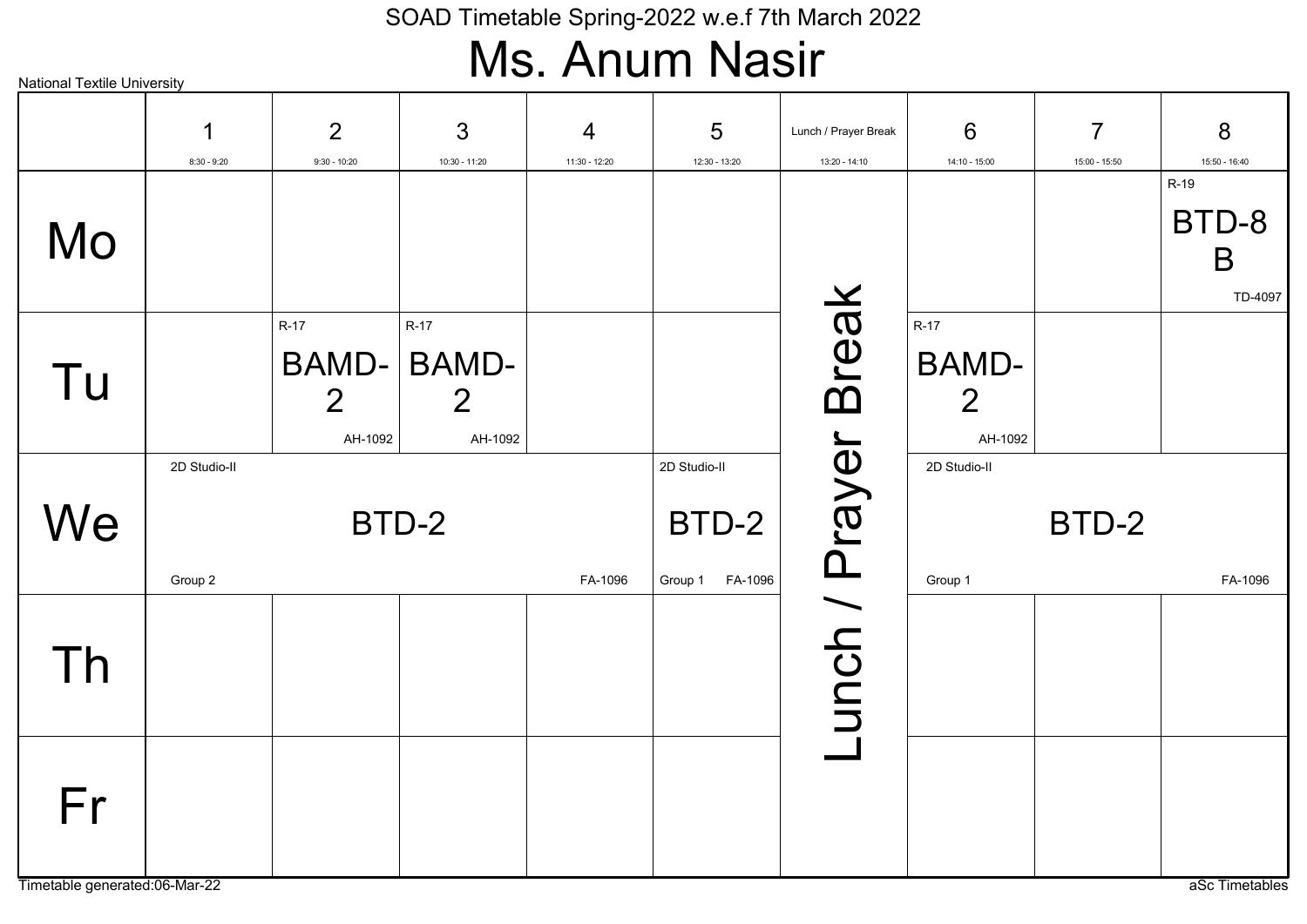### Ms. Aroobah Mumtaz

| <b>National Textile University</b>  |                            |                                  |                            |                    |                    |                                       |                    |                                 |                    |
|-------------------------------------|----------------------------|----------------------------------|----------------------------|--------------------|--------------------|---------------------------------------|--------------------|---------------------------------|--------------------|
|                                     | 1<br>$8:30 - 9:20$         | $\overline{2}$<br>$9:30 - 10:20$ | 3<br>10:30 - 11:20         | 4<br>11:30 - 12:20 | 5<br>12:30 - 13:20 | Lunch / Prayer Break<br>13:20 - 14:10 | 6<br>14:10 - 15:00 | $\overline{7}$<br>15:00 - 15:50 | 8<br>15:50 - 16:40 |
| Mo                                  | $R-17$<br>BTD-6<br>TD-3096 | Design Studio-1<br>Group 1       | BTD-6                      | TD-3096            |                    |                                       |                    |                                 |                    |
| Tu                                  | R-8<br>BTD-6<br>TD-3096    |                                  | Design Studio-5<br>Group 2 | BTD-6              | TD-3097            | <b>Break</b>                          |                    |                                 |                    |
| We                                  | Design Studio-2<br>Group 1 | BTD-6                            | TD-3097                    |                    |                    |                                       |                    |                                 |                    |
| Th                                  | Design Studio-3<br>Group 2 | BTD-6                            | TD-3096                    |                    |                    | unch / Prayer                         |                    |                                 |                    |
| Fr<br>Timetable generated:06-Mar-22 |                            |                                  |                            |                    |                    |                                       |                    |                                 | aSc Timetables     |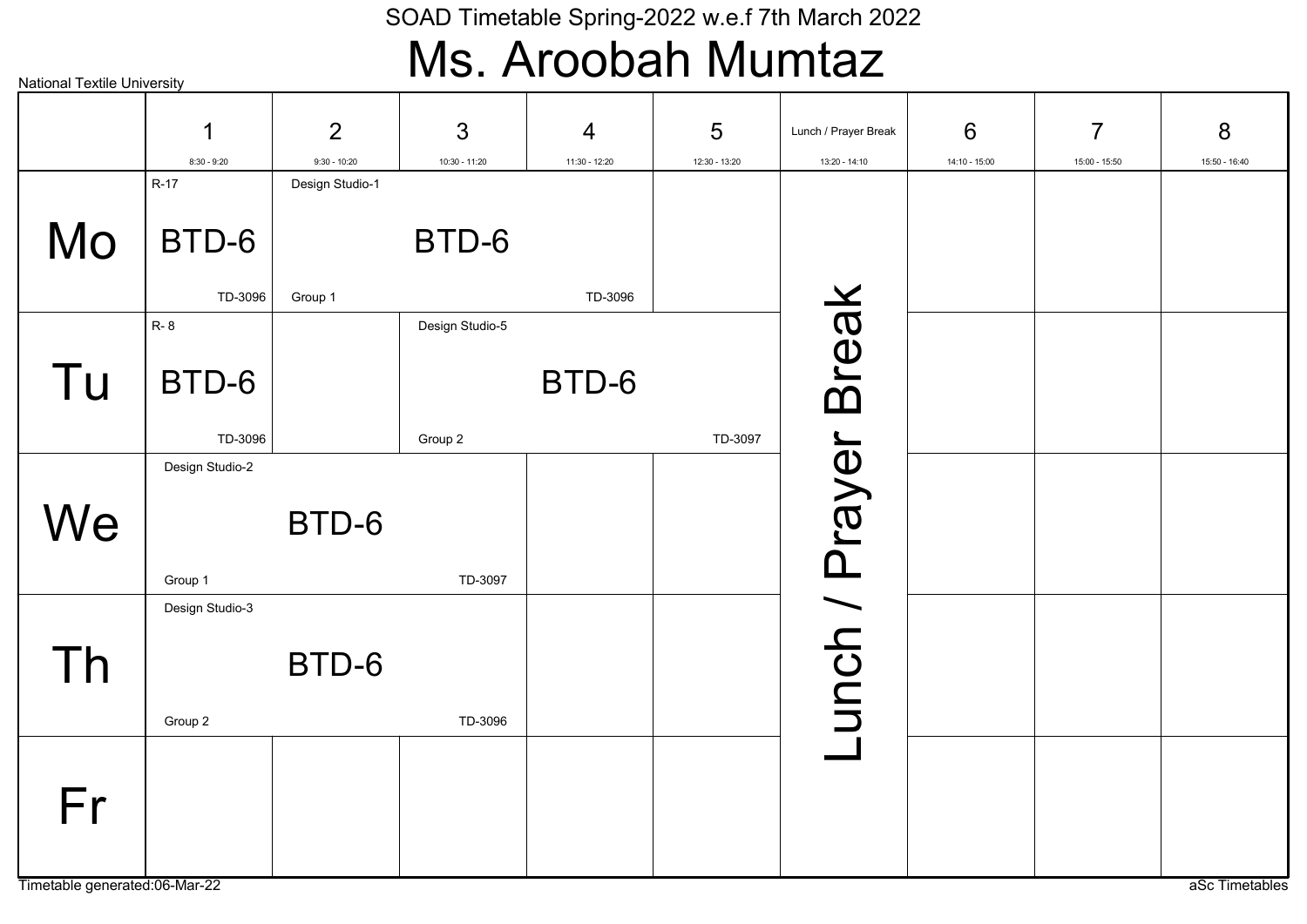Ms. Arooj

|                                     | 1<br>$8:30 - 9:20$ | $\overline{2}$<br>$9:30 - 10:20$ | 3<br>10:30 - 11:20           | 4<br>11:30 - 12:20                 | 5<br>12:30 - 13:20                                  | Lunch / Prayer Break<br>13:20 - 14:10 | 6<br>14:10 - 15:00             | $\overline{7}$<br>15:00 - 15:50 | 8<br>15:50 - 16:40 |
|-------------------------------------|--------------------|----------------------------------|------------------------------|------------------------------------|-----------------------------------------------------|---------------------------------------|--------------------------------|---------------------------------|--------------------|
| Mo                                  |                    |                                  |                              |                                    |                                                     |                                       |                                |                                 |                    |
| Tu                                  |                    |                                  |                              | DDR-1<br>$\overline{2}$<br>SS-1092 | DDR-1<br>BAMD-   BAMD-<br>$\overline{2}$<br>SS-1092 | <b>Break</b>                          | <b>R-8</b><br>BTD-2<br>SS-1092 |                                 |                    |
| We                                  |                    |                                  |                              | R-8<br>BVA-2<br>SS-1092            | DDR-2<br><b>BAMD-</b><br>$\overline{2}$<br>SS-1092  |                                       | $R-17$<br>BFD-2<br>SS-1092     |                                 |                    |
| Th                                  |                    |                                  | DDR-1<br>BFD-2<br>SS-1092    | $R-17$<br>BFD-2<br>SS-1092         |                                                     | unch / Prayer                         | R-18<br>BTD-2<br>SS-1092       | R-18<br>BTD-2<br>SS-1092        |                    |
| Fr<br>Timetable generated:06-Mar-22 |                    |                                  | $R-17$<br>$BVA-2$<br>SS-1092 | $R-17$<br>BVA-2<br>SS-1092         |                                                     |                                       |                                |                                 | aSc Timetables     |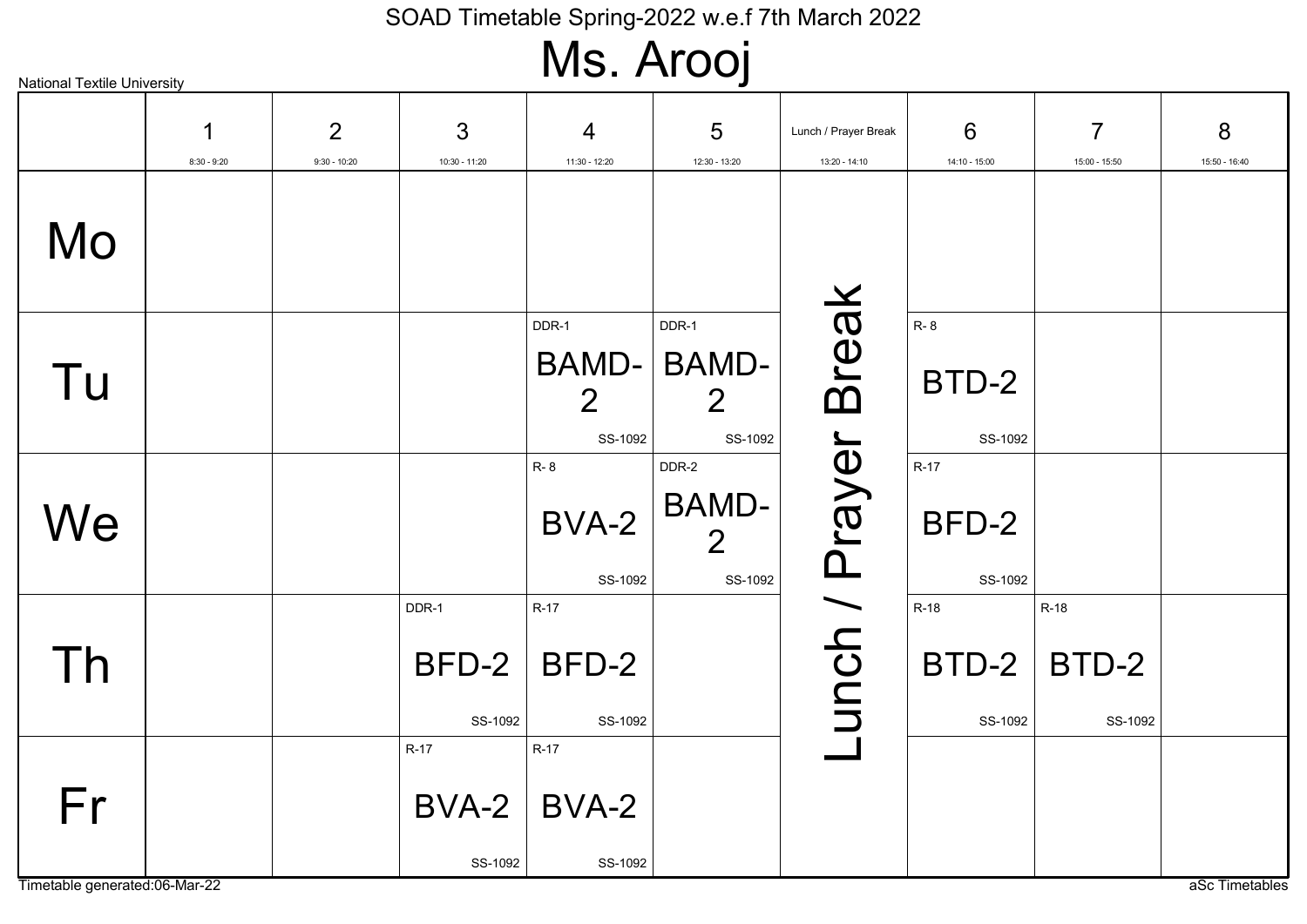### Ms. Maham Nadeem

|                               | 1              | 2              | $\mathfrak{S}$  | 4              | 5             | Lunch / Prayer Break        | 6              | $\overline{7}$ | 8              |
|-------------------------------|----------------|----------------|-----------------|----------------|---------------|-----------------------------|----------------|----------------|----------------|
|                               | $8:30 - 9:20$  | $9:30 - 10:20$ | $10:30 - 11:20$ | 11:30 - 12:20  | 12:30 - 13:20 | $13:20 - 14:10$             | 14:10 - 15:00  | 15:00 - 15:50  | 15:50 - 16:40  |
| Mo                            |                |                |                 |                |               |                             |                |                |                |
|                               |                |                |                 |                |               |                             |                |                |                |
|                               |                | R-18           | R-18            |                |               |                             | $R-18$         | R-18           |                |
| Tu                            |                | BTD-2          | BTD-2           |                |               | <b>Lunch / Prayer Break</b> | BVA-2          | BVA-2          |                |
|                               |                | <b>NS-1095</b> | <b>NS-1095</b>  |                |               |                             | <b>NS-1095</b> | <b>NS-1095</b> |                |
|                               | $R-18$         |                | $R-18$          | $R-18$         |               |                             |                |                |                |
| We                            | BVA-2          |                | BFD-2           | BFD-2          |               |                             |                |                |                |
|                               | <b>NS-1095</b> |                | <b>NS-1095</b>  | <b>NS-1095</b> |               |                             |                |                |                |
|                               |                | R-8            |                 | DDR-1          |               |                             |                |                |                |
| Th                            |                | BFD-2          |                 | BTD-2          |               |                             |                |                |                |
|                               |                | <b>NS-1095</b> |                 | <b>NS-1095</b> |               |                             |                |                |                |
|                               |                |                |                 |                |               |                             |                |                |                |
| Fr                            |                |                |                 |                |               |                             |                |                |                |
| Timetable generated:06-Mar-22 |                |                |                 |                |               |                             |                |                | aSc Timetables |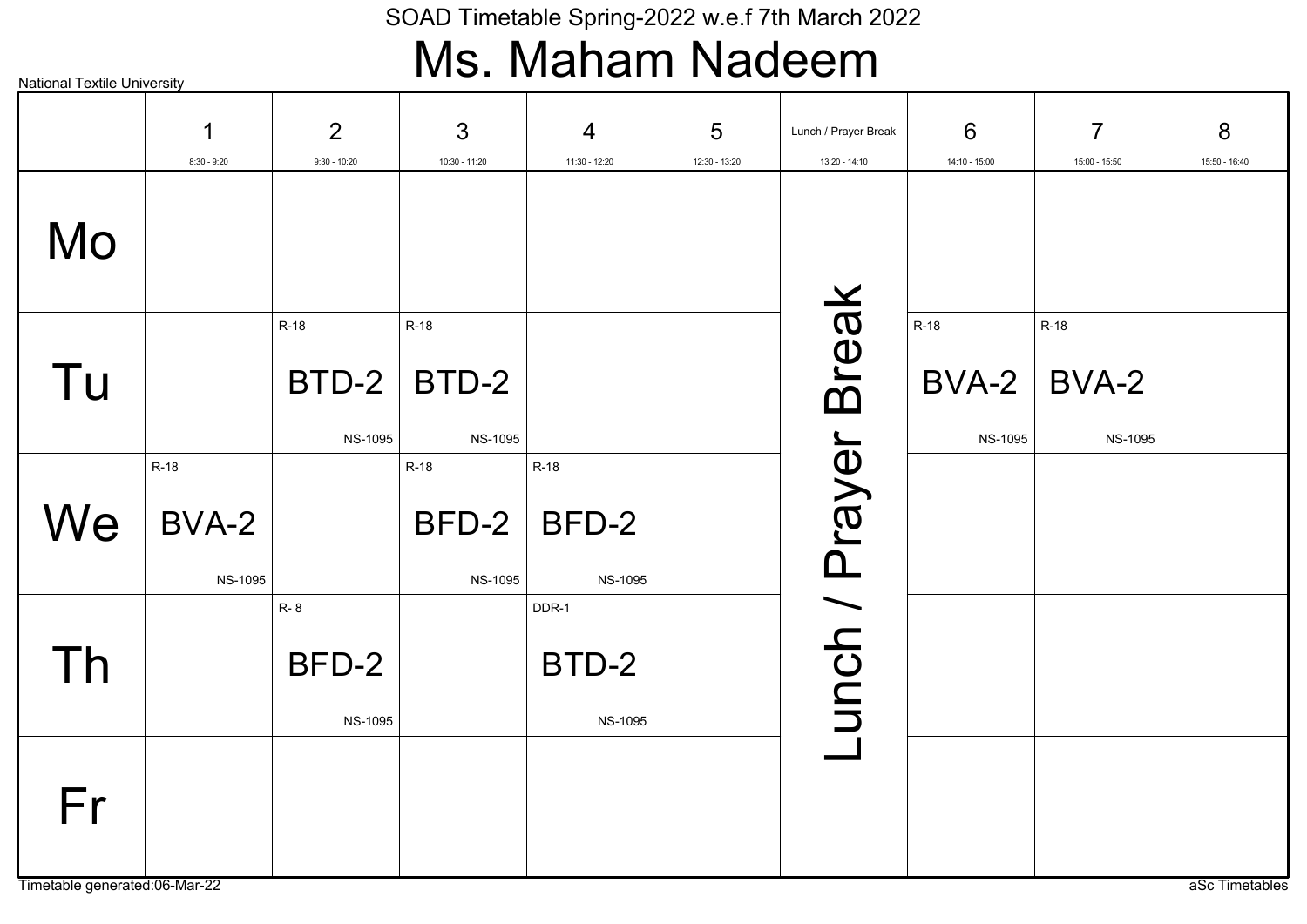### Ms. Maryam Rasool

|                               | 1                 | $\overline{2}$ | 3             | $\overline{4}$ | 5                                  | Lunch / Prayer Break | 6                                    | $\overline{7}$  | 8              |
|-------------------------------|-------------------|----------------|---------------|----------------|------------------------------------|----------------------|--------------------------------------|-----------------|----------------|
|                               | $8:30 - 9:20$     | $9:30 - 10:20$ | 10:30 - 11:20 | 11:30 - 12:20  | 12:30 - 13:20<br>Painting Studio-1 | 13:20 - 14:10        | $14:10 - 15:00$<br>Painting Studio-1 | 15:00 - 15:50   | 15:50 - 16:40  |
|                               |                   |                |               |                |                                    |                      |                                      |                 |                |
| Mo                            |                   |                |               |                | BVA-4                              |                      |                                      | BVA-4           |                |
|                               |                   |                |               |                |                                    |                      |                                      |                 |                |
|                               | FA-3096           |                |               |                | VA-2094<br>Group 1<br>Sculpture-I  |                      | Group 1<br>Design Studio-4           |                 | VA-2094        |
|                               |                   |                |               |                |                                    |                      |                                      |                 |                |
| Tu                            |                   |                | BVA-6         |                |                                    |                      |                                      | BVA-6           |                |
|                               |                   |                |               |                |                                    |                      |                                      |                 |                |
|                               | Painting Studio-1 |                | Group 2       |                | Design Studio-3                    |                      | Group 2<br>VA-3096                   | Design Studio-3 | VA-3096        |
|                               |                   |                |               |                |                                    |                      |                                      |                 |                |
| We                            |                   |                | BVA-4         |                | BVA-6                              |                      |                                      | BVA-6           |                |
|                               | Group 2           |                |               | VA-2094        | VA-3096<br>Group 1                 | -unch / Prayer Break |                                      | Group 1         |                |
|                               |                   |                | $R-17$        |                |                                    |                      |                                      |                 |                |
| Th                            |                   |                | BVA-6         |                |                                    |                      |                                      |                 |                |
|                               |                   |                |               |                |                                    |                      |                                      |                 |                |
|                               |                   |                | VA-3096       |                |                                    |                      |                                      |                 |                |
|                               |                   |                |               |                |                                    |                      |                                      |                 |                |
| Fr                            |                   |                |               |                |                                    |                      |                                      |                 |                |
|                               |                   |                |               |                |                                    |                      |                                      |                 |                |
| Timetable generated:06-Mar-22 |                   |                |               |                |                                    |                      |                                      |                 | aSc Timetables |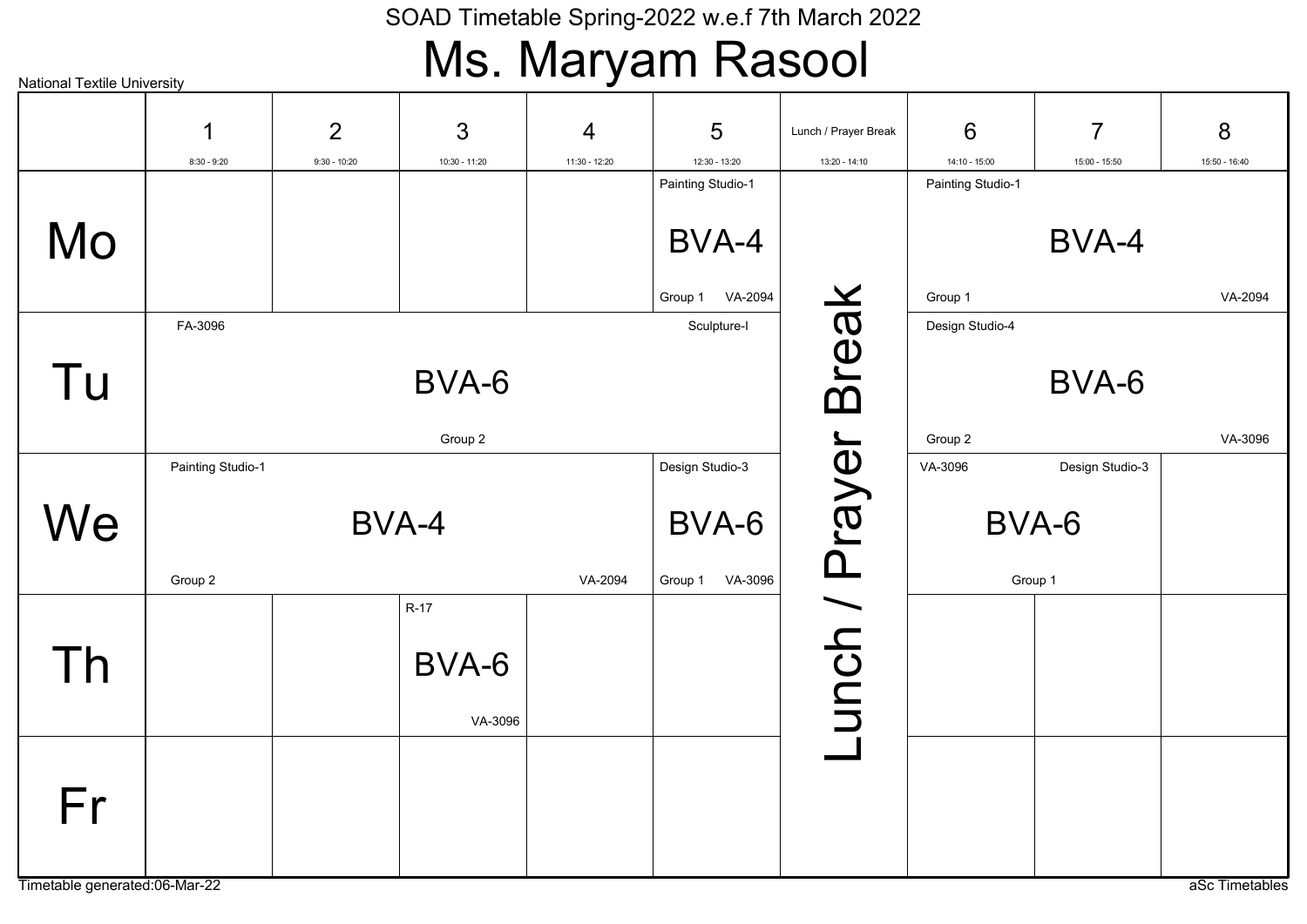### Ms. Mehreen Ahsan

|    | 1<br>$8:30 - 9:20$ | 2<br>$9:30 - 10:20$               | $\mathbf{3}$<br>10:30 - 11:20          | $\overline{4}$<br>11:30 - 12:20                                 | 5<br>12:30 - 13:20                | Lunch / Prayer Break<br>13:20 - 14:10 | 6<br>14:10 - 15:00                                   | $\overline{7}$<br>15:00 - 15:50                             | 8<br>15:50 - 16:40 |
|----|--------------------|-----------------------------------|----------------------------------------|-----------------------------------------------------------------|-----------------------------------|---------------------------------------|------------------------------------------------------|-------------------------------------------------------------|--------------------|
| Mo |                    |                                   | <b>R-8</b><br>BVA-2<br><b>ENG-1094</b> | <b>R-8</b><br><b>BAMD-</b><br>$\overline{2}$<br><b>ENG-1094</b> |                                   |                                       |                                                      |                                                             |                    |
| Tu |                    | $R-9$<br>BFD-2<br><b>ENG-1094</b> | $R-9$<br>$BFD-2$<br><b>ENG-1094</b>    | $R-9$<br>BTD-2<br><b>ENG-1094</b>                               | $R-9$<br>BTD-2<br><b>ENG-1094</b> | <b>Break</b>                          |                                                      |                                                             |                    |
| We |                    | $R-9$<br>BVA-2<br><b>ENG-1094</b> | $R-9$<br>BVA-2<br><b>ENG-1094</b>      |                                                                 | $R-9$<br>BFD-2<br><b>ENG-1094</b> |                                       |                                                      |                                                             |                    |
| Th |                    |                                   | R-8<br>BTD-2<br><b>ENG-1094</b>        |                                                                 |                                   | unch / Prayer                         | $R-17$<br>BAMD-<br>$\overline{2}$<br><b>ENG-1094</b> | $R-17$<br><b>BAMD-</b><br>$\overline{2}$<br><b>ENG-1094</b> |                    |
| Fr |                    |                                   |                                        |                                                                 |                                   |                                       |                                                      |                                                             |                    |

Timetable generated:06-Mar-22 as and the set of the set of the set of the set of the set of the set of the set of the set of the set of the set of the set of the set of the set of the set of the set of the set of the set o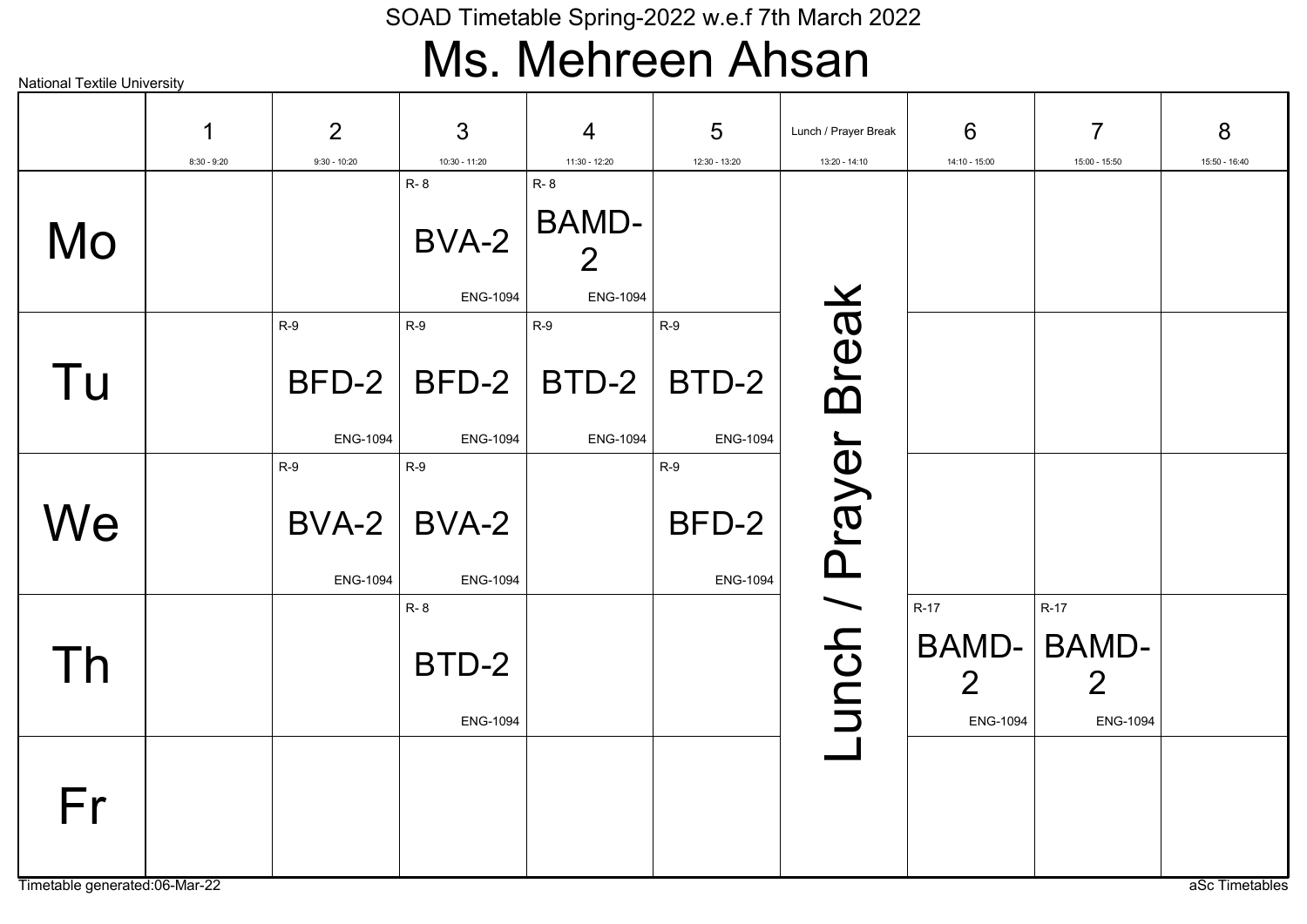### Ms. Mehwish Sultan

|    | 1<br>$8:30 - 9:20$ | 2<br>$9:30 - 10:20$ | 3<br>$10:30 - 11:20$ | $\overline{4}$<br>11:30 - 12:20 | $5\phantom{1}$<br>12:30 - 13:20   | Lunch / Prayer Break<br>13:20 - 14:10 | 6<br>14:10 - 15:00 | $\overline{7}$<br>15:00 - 15:50 | 8<br>15:50 - 16:40 |
|----|--------------------|---------------------|----------------------|---------------------------------|-----------------------------------|---------------------------------------|--------------------|---------------------------------|--------------------|
| Mo |                    |                     |                      |                                 |                                   |                                       |                    |                                 |                    |
| Tu |                    |                     |                      |                                 | R-18<br>BFD-6<br><b>TMM-354</b>   | Lunch / Prayer Break                  |                    |                                 |                    |
| We |                    |                     |                      |                                 | R-18<br>BFD-6<br><b>TMM-354</b>   |                                       |                    |                                 |                    |
| Th |                    |                     |                      |                                 | $R-17$<br>BFD-6<br><b>TMM-354</b> |                                       |                    |                                 |                    |
| Fr |                    |                     |                      |                                 |                                   |                                       |                    |                                 |                    |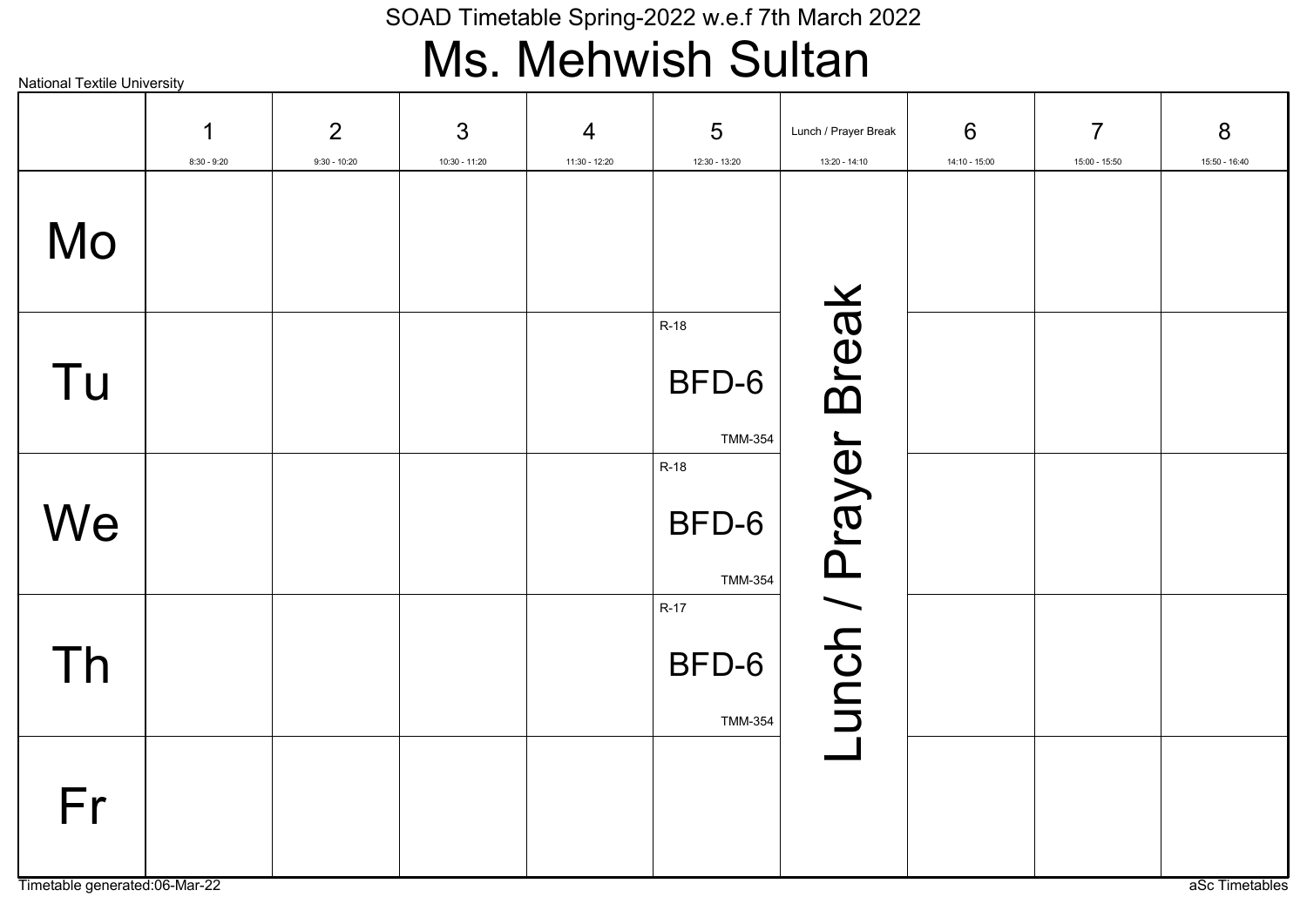### Ms. Mubarra Rafeeq

| <b>National Textile University</b> |                             |                            |               |                |                                  | 71                   |                                    |                |               |
|------------------------------------|-----------------------------|----------------------------|---------------|----------------|----------------------------------|----------------------|------------------------------------|----------------|---------------|
|                                    | 1                           | $\overline{2}$             | $\mathbf{3}$  | $\overline{4}$ | 5                                | Lunch / Prayer Break | 6                                  | $\overline{7}$ | 8             |
|                                    | $8:30 - 9:20$<br><b>R-8</b> | $9:30 - 10:20$             | 10:30 - 11:20 | 11:30 - 12:20  | 12:30 - 13:20<br>Design Studio-1 | $13:20 - 14:10$      | $14:10 - 15:00$<br>Design Studio-1 | 15:00 - 15:50  | 15:50 - 16:40 |
| Mo                                 | BTD-4                       |                            |               |                | BTD-6                            |                      |                                    | BTD-6          |               |
|                                    | TD-2096                     |                            |               |                | TD-3095<br>Group 1               |                      | Group 1                            |                | TD-3095       |
| Tu                                 |                             |                            |               |                |                                  | -unch / Prayer Break |                                    |                |               |
| We                                 |                             | Design Studio-1<br>Group 1 | BTD-4         | TD-2096        |                                  |                      | Design Studio-2<br>Group 2         | BTD-4          | TD-2096       |
|                                    |                             |                            |               |                | Design Studio-4                  |                      | Design Studio-4                    |                |               |
| Th                                 |                             |                            |               |                | BTD-6                            |                      |                                    | BTD-6          |               |
|                                    |                             |                            |               |                | Group 2 TD-3095                  |                      | Group 2                            |                | TD-3095       |
| Fr                                 |                             |                            |               |                |                                  |                      |                                    |                |               |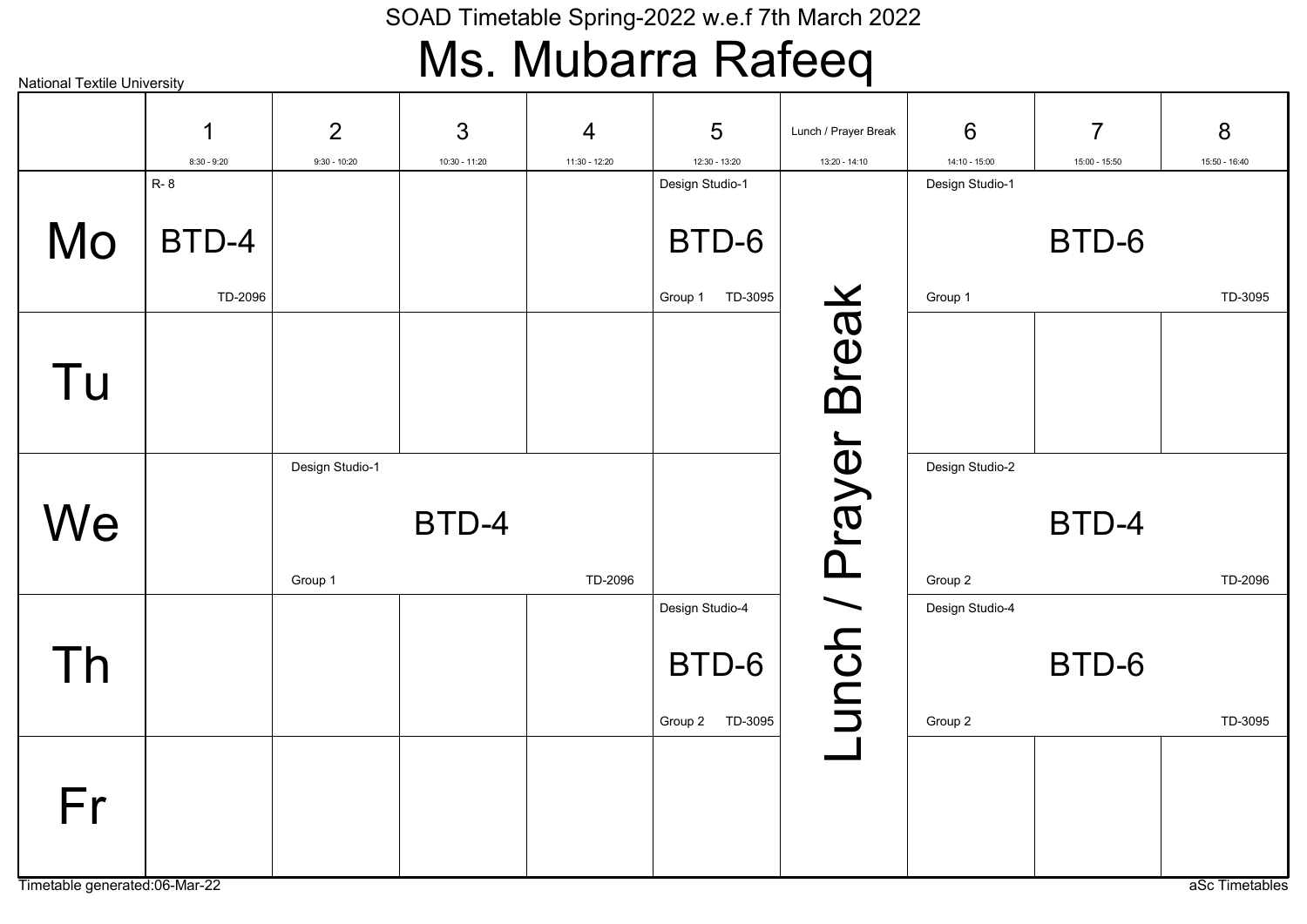### SOAD Timetable Spring-2022 w.e.f 7th March 2022 Ms. Nida Ramzan

| <b>National Textile University</b> |                    |                                  |                      |                                 |                    |                                       |                    |                                 |                    |
|------------------------------------|--------------------|----------------------------------|----------------------|---------------------------------|--------------------|---------------------------------------|--------------------|---------------------------------|--------------------|
|                                    | 1<br>$8:30 - 9:20$ | $\overline{2}$<br>$9:30 - 10:20$ | 3<br>$10:30 - 11:20$ | $\overline{4}$<br>11:30 - 12:20 | 5<br>12:30 - 13:20 | Lunch / Prayer Break<br>13:20 - 14:10 | 6<br>14:10 - 15:00 | $\overline{7}$<br>15:00 - 15:50 | 8<br>15:50 - 16:40 |
|                                    | Design Studio-2    |                                  |                      |                                 | Design Studio-2    |                                       | Design Studio-2    |                                 |                    |
| Mo                                 |                    |                                  | BVA-6                |                                 | BVA-6              |                                       |                    | BVA-6                           |                    |
|                                    | Group 2            |                                  |                      | VA-3097                         | VA-3097<br>Group 1 |                                       | Group 1            |                                 | VA-3097            |
| Tu                                 |                    |                                  |                      |                                 |                    |                                       | Design Studio-1    | BVA-4                           |                    |
|                                    |                    |                                  |                      |                                 |                    |                                       | Group 1            |                                 | VA-2096            |
| We                                 |                    |                                  |                      |                                 |                    | Lunch / Prayer Break                  |                    |                                 |                    |
| Th                                 |                    |                                  |                      |                                 |                    |                                       |                    |                                 |                    |
|                                    | $R-17$             | Design Studio-5                  |                      |                                 |                    |                                       | $R-17$             | $R-17$                          |                    |
| Fr                                 | BVA-4              |                                  | BVA-4                |                                 |                    |                                       | BVA-8              | BVA-8                           |                    |
|                                    | VA-2096            | Group 2                          |                      | VA-2096                         |                    |                                       | VA-4094            | VA-4094                         |                    |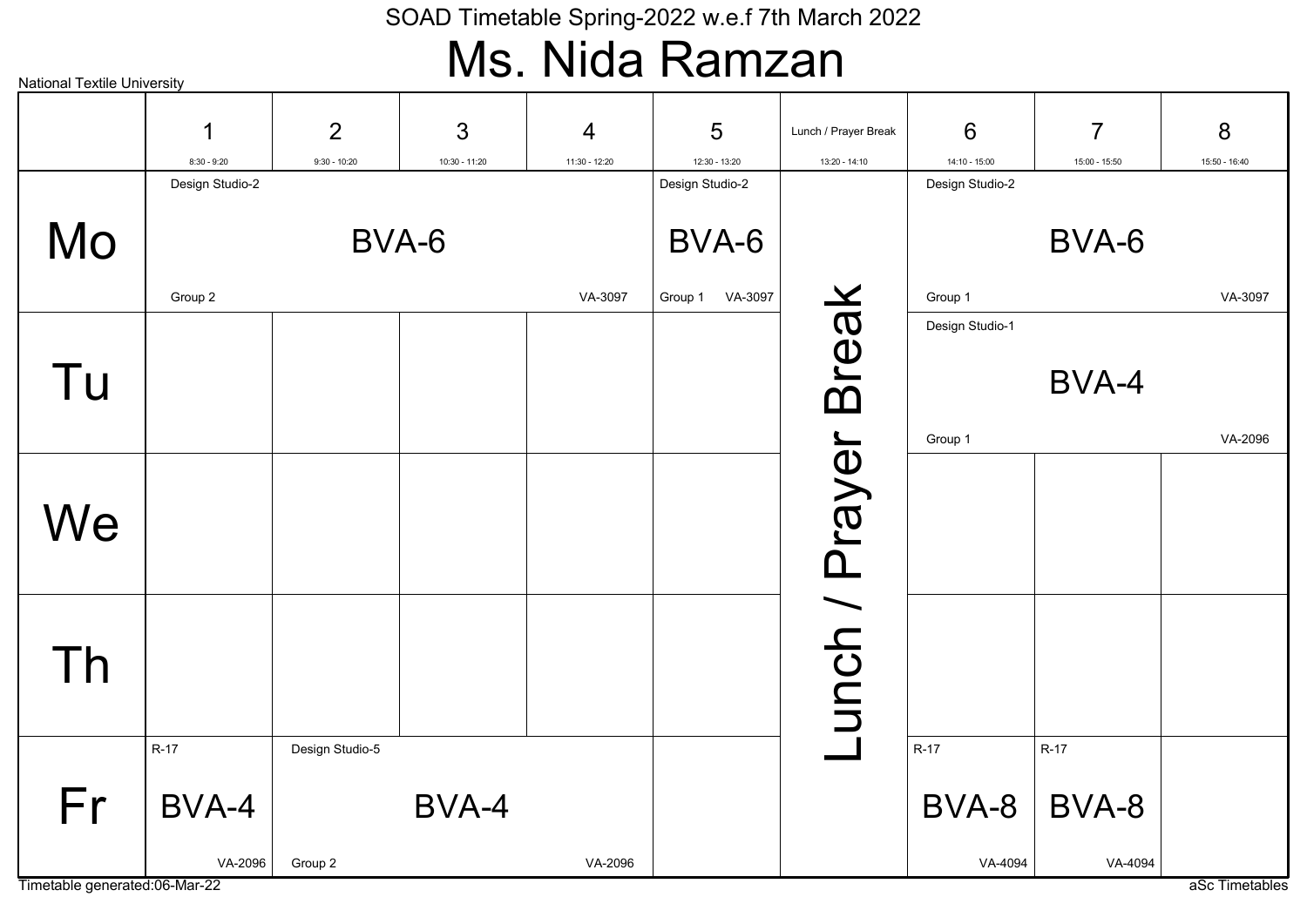### Ms. Rida Alvi

|    | 1<br>$8:30 - 9:20$      | $\overline{2}$<br>$9:30 - 10:20$ | 3<br>10:30 - 11:20 | $\overline{4}$<br>11:30 - 12:20 | 5<br>12:30 - 13:20                          | Lunch / Prayer Break<br>13:20 - 14:10 | 6<br>14:10 - 15:00        | $\overline{7}$<br>15:00 - 15:50 | 8<br>15:50 - 16:40 |
|----|-------------------------|----------------------------------|--------------------|---------------------------------|---------------------------------------------|---------------------------------------|---------------------------|---------------------------------|--------------------|
| Mo |                         |                                  |                    |                                 |                                             |                                       |                           |                                 |                    |
| Tu |                         |                                  |                    |                                 |                                             |                                       |                           |                                 |                    |
| We | 2D Studio-I<br>Group 1  |                                  | <b>BAMD-2</b>      | FA-1096                         |                                             |                                       |                           |                                 |                    |
| Th | 2D Studio-I<br>Group 2  | <b>BAMD-2</b>                    |                    | FA-1096                         | $R-9$<br>BVA-8<br>TD-4098                   | -unch / Prayer Break                  | $R-9$<br>BVA-8<br>TD-4098 |                                 |                    |
| Fr | 2D Studio-II<br>Group 2 |                                  | BTD-4              | FA-2093                         | 2D Studio-II<br>BTD-4<br>FA-2093<br>Group 1 |                                       | 2D Studio-II<br>Group 1   | BTD-4                           | FA-2093            |

Timetable generated:06-Mar-22 as a Sc Timetables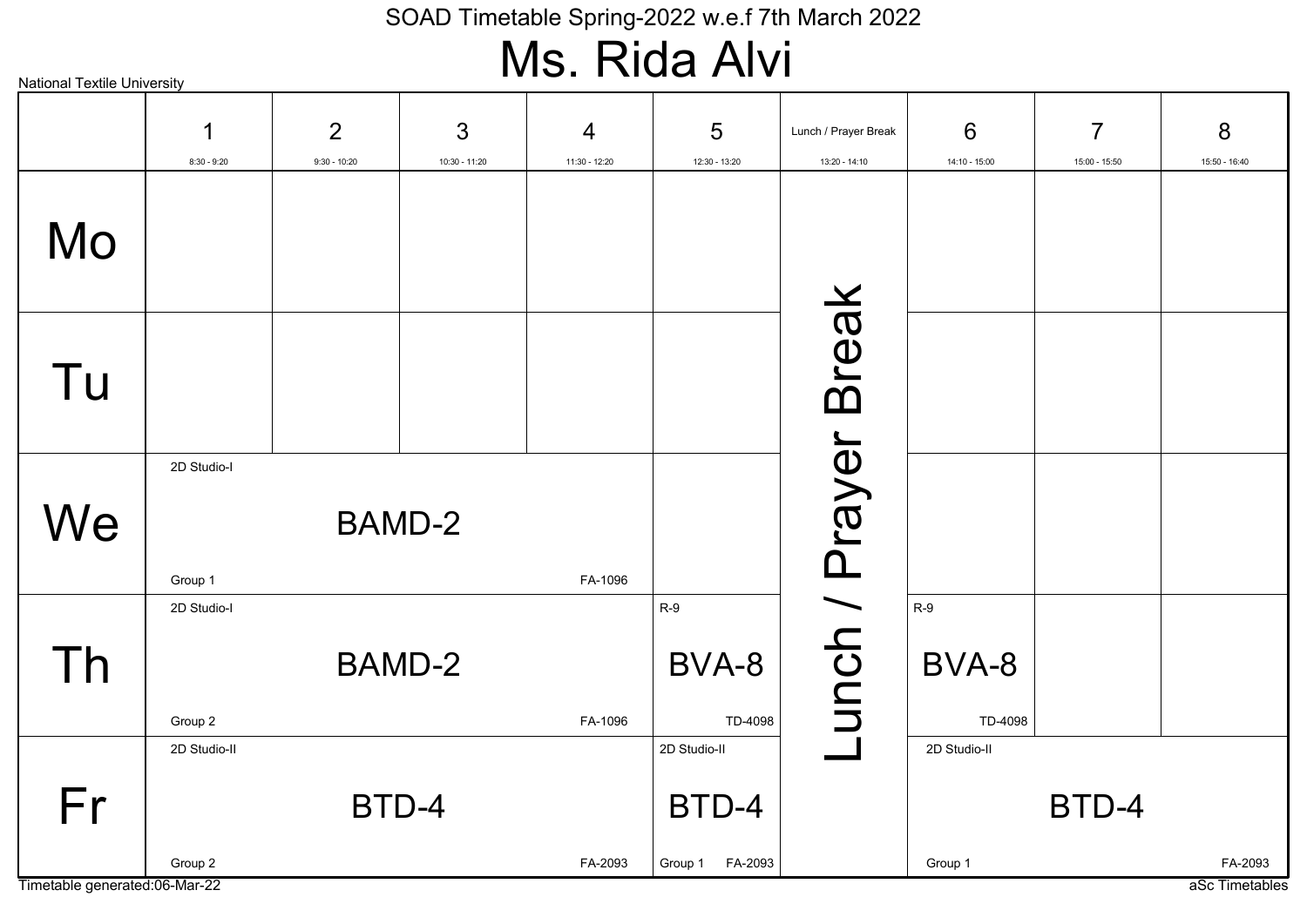### Ms. Saba Afzal

|                                     | $\mathbf 1$<br>$8:30 - 9:20$ | 2<br>$9:30 - 10:20$        | 3<br>10:30 - 11:20         | 4<br>11:30 - 12:20       | 5<br>12:30 - 13:20         | Lunch / Prayer Break<br>$13:20 - 14:10$ | 6<br>14:10 - 15:00                 | $\overline{7}$<br>15:00 - 15:50 | 8<br>15:50 - 16:40 |
|-------------------------------------|------------------------------|----------------------------|----------------------------|--------------------------|----------------------------|-----------------------------------------|------------------------------------|---------------------------------|--------------------|
| Mo                                  |                              |                            |                            |                          |                            |                                         |                                    |                                 |                    |
| Tu                                  |                              |                            |                            |                          |                            |                                         |                                    |                                 |                    |
| We                                  |                              |                            |                            |                          |                            |                                         |                                    |                                 |                    |
| Th                                  | $R-18$<br>BVA-4<br>FA-2097   | $R-18$<br>BVA-4<br>VA-2097 | $R-18$<br>BVA-4<br>VA-2097 | R-18<br>BVA-6<br>VA-3095 | $R-18$<br>BVA-6<br>VA-3095 | unch / Prayer Break                     | Design Studio-3<br>Group 1/Group 2 | BVA-4                           | FA-2097            |
| Fr<br>Timetable generated:06-Mar-22 |                              |                            |                            |                          |                            |                                         |                                    |                                 | aSc Timetables     |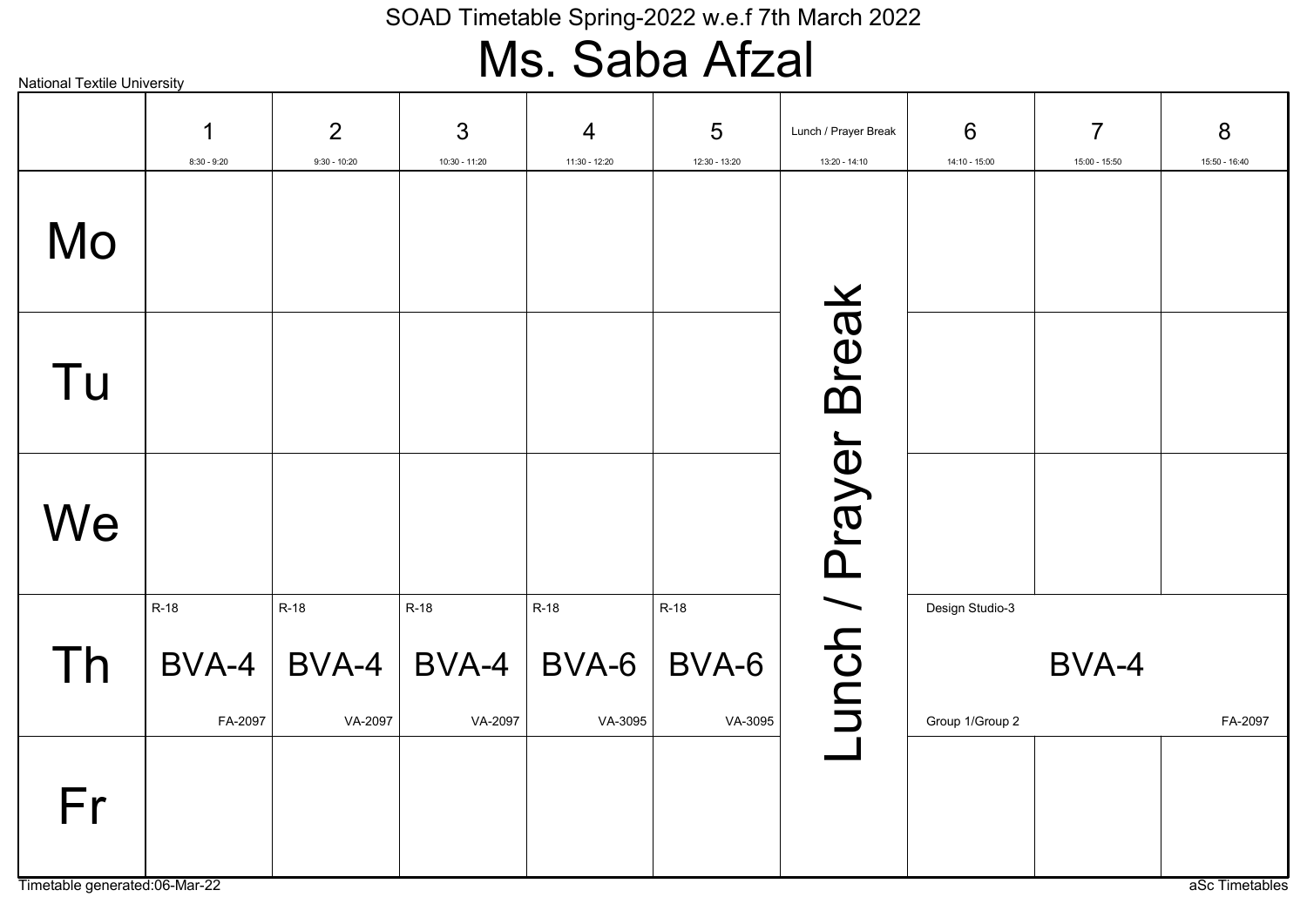### Ms. Sadia Musaddiq

| <b>National Textile University</b>  |                    |                                  |                            |                    |                           |                                       |                            |                                 |                    |
|-------------------------------------|--------------------|----------------------------------|----------------------------|--------------------|---------------------------|---------------------------------------|----------------------------|---------------------------------|--------------------|
|                                     | 1<br>$8:30 - 9:20$ | $\overline{2}$<br>$9:30 - 10:20$ | 3<br>$10:30 - 11:20$       | 4<br>11:30 - 12:20 | 5<br>12:30 - 13:20        | Lunch / Prayer Break<br>13:20 - 14:10 | 6<br>$14:10 - 15:00$       | $\overline{7}$<br>15:00 - 15:50 | 8<br>15:50 - 16:40 |
| Mo                                  |                    | $R-17$<br>BVA-4<br>AH-1092       | Design Studio-3<br>Group 2 | BFD-6              | FD-3095                   |                                       |                            |                                 |                    |
| Tu                                  |                    | <b>R-8</b><br>BFD-4<br>FD-2094   | Design Studio-3<br>Group 1 | BFD-4              | FD-2094                   | <b>Break</b>                          | Design Studio-2<br>Group 2 | BFD-4                           | FD-2094            |
| We                                  |                    |                                  |                            |                    |                           |                                       |                            |                                 |                    |
| Th                                  |                    | Design Studio-5<br>Group 1       | BFD-6                      | FD-3095            | DDR-2<br>BVA-4<br>AH-1092 | unch / Prayer                         |                            |                                 |                    |
| Fr<br>Timetable generated:06-Mar-22 |                    |                                  |                            |                    |                           |                                       |                            |                                 | aSc Timetables     |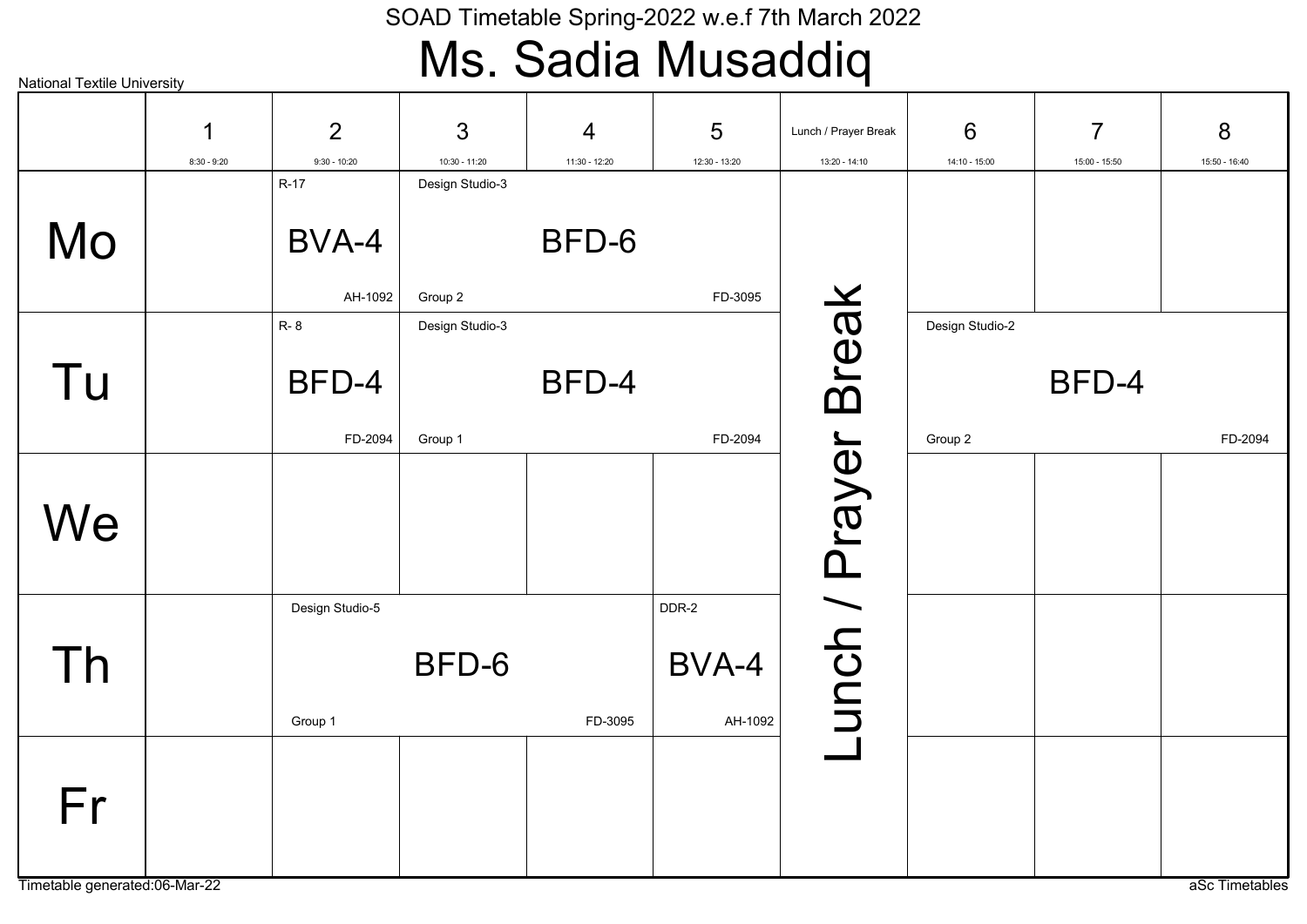### SOAD Timetable Spring-2022 w.e.f 7th March 2022 Ms. Sidra Munir

| <b>National Textile University</b> |               |                                 |                 |                | <b>.</b>        |                      |                                  |                |                 |
|------------------------------------|---------------|---------------------------------|-----------------|----------------|-----------------|----------------------|----------------------------------|----------------|-----------------|
|                                    | 1             | $\overline{2}$                  | 3               | $\overline{4}$ | 5               | Lunch / Prayer Break | 6                                | $\overline{7}$ | 8               |
|                                    | $8:30 - 9:20$ | $9:30 - 10:20$<br>Sewing Lab -1 | 10:30 - 11:20   | 11:30 - 12:20  | 12:30 - 13:20   | 13:20 - 14:10        | 14:10 - 15:00<br>Design Studio-5 | 15:00 - 15:50  | 15:50 - 16:40   |
|                                    |               |                                 |                 |                |                 |                      |                                  |                |                 |
| Mo                                 |               |                                 |                 | BTD-4          |                 |                      |                                  | BFD-4          |                 |
|                                    |               | Group 1                         |                 |                | FD-2099         |                      | Group 1                          |                | FD-2096         |
|                                    |               |                                 | Design Studio-4 |                |                 | <b>Break</b>         |                                  |                |                 |
|                                    |               |                                 |                 |                |                 |                      |                                  |                |                 |
| Tu                                 |               |                                 |                 | BFD-4          |                 |                      |                                  |                |                 |
|                                    |               |                                 |                 |                |                 |                      |                                  |                |                 |
|                                    |               |                                 | Group 2         |                | FD-2096         |                      |                                  |                |                 |
|                                    | Sewing Lab -1 |                                 |                 |                |                 |                      | Sewing Lab -1                    |                |                 |
| We                                 |               | BTD-4                           |                 |                |                 |                      |                                  | BFD-4          |                 |
|                                    |               |                                 |                 |                |                 |                      |                                  |                |                 |
|                                    | Group 2       |                                 |                 | FD-2099        |                 |                      | Group 1                          |                | <b>SEW-2092</b> |
|                                    |               |                                 |                 |                | DDR-1           |                      | Sewing Lab -1                    |                |                 |
|                                    |               |                                 |                 |                |                 |                      |                                  |                |                 |
| Th                                 |               |                                 |                 |                | BFD-4           |                      |                                  | BFD-4          |                 |
|                                    |               |                                 |                 |                | <b>SEW-2092</b> | unch / Prayer        | Group 2                          |                | <b>SEW-2092</b> |
|                                    |               |                                 |                 |                |                 |                      |                                  |                |                 |
|                                    |               |                                 |                 |                |                 |                      |                                  |                |                 |
| Fr                                 |               |                                 |                 |                |                 |                      |                                  |                |                 |
|                                    |               |                                 |                 |                |                 |                      |                                  |                |                 |
| Timetable generated:06-Mar-22      |               |                                 |                 |                |                 |                      |                                  |                | aSc Timetables  |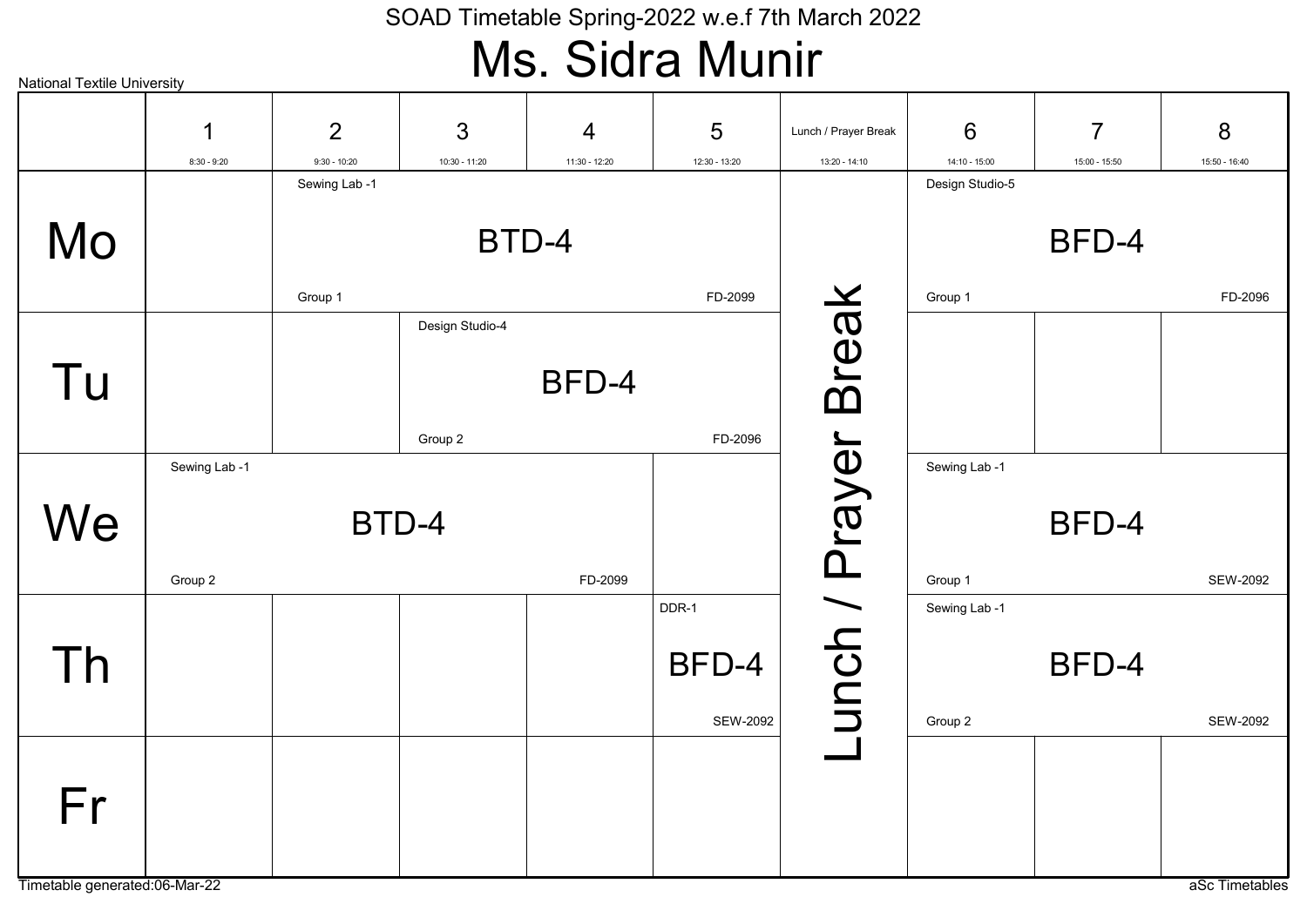### SOAD Timetable Spring-2022 w.e.f 7th March 2022 Ms. Sidrat Nasir

| <b>National Textile University</b>  |                    |                     |                         |                                 |                    |                                       |                    |                                 |                    |
|-------------------------------------|--------------------|---------------------|-------------------------|---------------------------------|--------------------|---------------------------------------|--------------------|---------------------------------|--------------------|
|                                     | 1<br>$8:30 - 9:20$ | 2<br>$9:30 - 10:20$ | 3<br>10:30 - 11:20      | $\overline{4}$<br>11:30 - 12:20 | 5<br>12:30 - 13:20 | Lunch / Prayer Break<br>13:20 - 14:10 | 6<br>14:10 - 15:00 | $\overline{7}$<br>15:00 - 15:50 | 8<br>15:50 - 16:40 |
|                                     |                    |                     | DDR-1                   | DDR-1                           | DDR-1              |                                       |                    |                                 |                    |
| Mo                                  |                    |                     | $BTD-2$                 | BTD-2                           | BTD-2              |                                       |                    |                                 |                    |
|                                     |                    |                     | AH-1092                 | AH-1092                         | AH-1092            |                                       |                    |                                 |                    |
|                                     |                    | DDR-2               | <b>R-8</b>              | <b>R-8</b>                      |                    | <b>Break</b>                          | DDR-1              | DDR-1                           | DDR-1              |
| Tu                                  |                    |                     | $BVA-2$   BVA-2   BVA-2 |                                 |                    |                                       |                    | $BFD-2$ $BTD-6$                 | BTD-6              |
|                                     |                    | AH-1092             | AH-1092                 | AH-1092                         |                    |                                       | AH-1092            | GM-3087                         | GM-3087            |
|                                     | DDR-1              | DDR-1               |                         |                                 |                    |                                       |                    |                                 |                    |
| We                                  | $BFD-2$            | BFD-2               |                         |                                 |                    |                                       |                    |                                 |                    |
|                                     | AH-1092            | AH-1092             |                         |                                 |                    |                                       |                    |                                 |                    |
| Th                                  |                    |                     |                         |                                 |                    | unch / Prayer                         |                    |                                 |                    |
| Fr<br>Timetable generated:06-Mar-22 |                    |                     |                         |                                 |                    |                                       |                    |                                 | aSc Timetables     |
|                                     |                    |                     |                         |                                 |                    |                                       |                    |                                 |                    |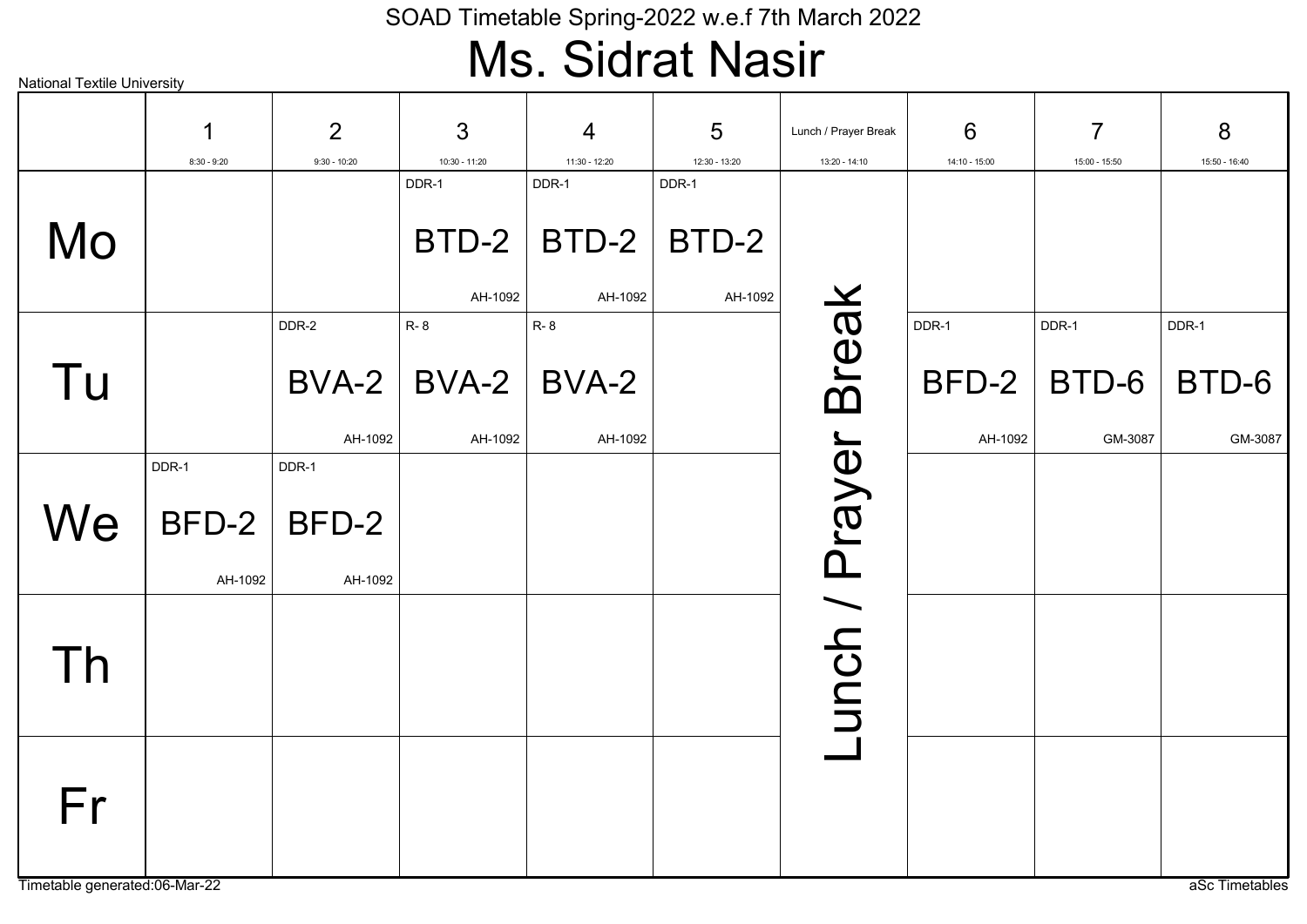# Ms. Syrrah Ali

| <b>National Textile University</b> |                    |                    |               | . <del>.</del> .<br>$\boldsymbol{J}$ | .<br>.           |                      |                    |                |                |
|------------------------------------|--------------------|--------------------|---------------|--------------------------------------|------------------|----------------------|--------------------|----------------|----------------|
|                                    | 1                  | $\overline{2}$     | 3             | 4                                    | 5                | Lunch / Prayer Break | 6                  | $\overline{7}$ | 8              |
|                                    | $8:30 - 9:20$      | $9:30 - 10:20$     | 10:30 - 11:20 | 11:30 - 12:20                        | 12:30 - 13:20    | 13:20 - 14:10        | 14:10 - 15:00      | 15:00 - 15:50  | 15:50 - 16:40  |
| Mo                                 |                    |                    |               |                                      |                  |                      |                    |                |                |
|                                    | FA-3096            |                    |               |                                      | Print Making-1   |                      | Miniature Studio-1 |                |                |
| Tu                                 |                    |                    | BVA-6         |                                      |                  | <b>Break</b>         |                    | BVA-4          |                |
|                                    |                    |                    | Group 1       |                                      |                  |                      | Group 2            |                | VA-2095        |
|                                    | Miniature Studio-1 |                    |               |                                      | R-8              |                      | Sculpture-I        |                |                |
| We                                 | Group 1            | BVA-4              | VA-2095       |                                      | BVA-4<br>VA-2098 |                      | Group 1            | BVA-4          | VA-2098        |
|                                    |                    |                    |               |                                      |                  |                      | Miniature Studio-1 |                |                |
| Th                                 |                    |                    |               |                                      |                  | unch / Prayer        | Group 2            | BVA-6          | FA-3096        |
|                                    | FA-3096            | Miniature Studio-1 |               |                                      |                  |                      | Sculpture-I        |                |                |
| Fr                                 |                    | BVA-6              |               |                                      |                  |                      |                    | BVA-4          |                |
|                                    |                    | Group 2            |               |                                      |                  |                      | Group 2            |                | VA-2098        |
| Timetable generated:06-Mar-22      |                    |                    |               |                                      |                  |                      |                    |                | aSc Timetables |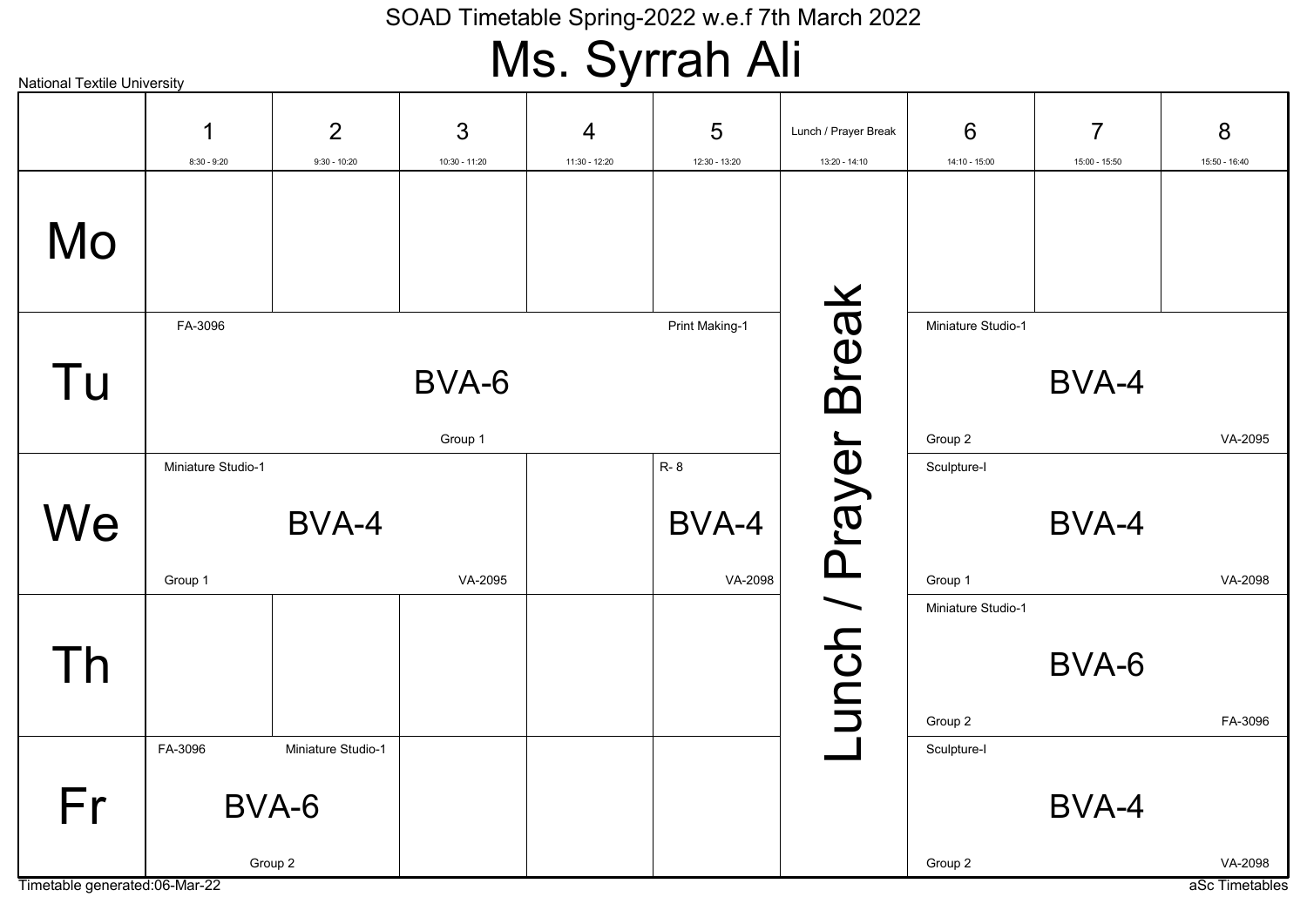### Ms. Zunaira Saleem

| <b>National Textile University</b> |               |                        |                                    |                |                 |                      |                                  |                |                |
|------------------------------------|---------------|------------------------|------------------------------------|----------------|-----------------|----------------------|----------------------------------|----------------|----------------|
|                                    | 1             | $\overline{2}$         | 3                                  | $\overline{4}$ | 5               | Lunch / Prayer Break | 6                                | $\overline{7}$ | 8              |
|                                    | $8:30 - 9:20$ | $9:30 - 10:20$<br>R-19 | $10:30 - 11:20$<br>Design Studio-4 | 11:30 - 12:20  | 12:30 - 13:20   | 13:20 - 14:10        | $14:10 - 15:00$<br>Sewing Lab -1 | 15:00 - 15:50  | 15:50 - 16:40  |
|                                    |               |                        |                                    |                |                 |                      |                                  |                |                |
| Mo                                 |               | BFD-6                  |                                    | BTD-4          |                 |                      |                                  | BFD-6          |                |
|                                    |               | SEW-3092               | Group 2                            |                | FD-2091         | <b>Break</b>         | Group 1                          |                | SEW-3092       |
|                                    |               | Design Studio-1        |                                    |                |                 |                      |                                  |                |                |
|                                    |               |                        |                                    |                |                 |                      |                                  |                |                |
| Tu                                 |               |                        | BTD-4                              |                |                 |                      |                                  |                |                |
|                                    |               |                        |                                    |                |                 |                      |                                  |                |                |
|                                    |               | Group 1                |                                    | FD-2091        |                 |                      |                                  |                |                |
|                                    | Draping -2    |                        |                                    |                | Design Studio-1 |                      |                                  |                |                |
| We                                 |               |                        | BFD-4                              |                | BTD-4           | unch / Prayer        |                                  |                |                |
|                                    |               |                        |                                    |                |                 |                      |                                  |                |                |
|                                    | Group 2       |                        |                                    | DRP-2092       | FD-2091         |                      |                                  |                |                |
|                                    |               | Sewing Lab -1          |                                    |                |                 |                      |                                  |                |                |
|                                    |               |                        |                                    |                |                 |                      |                                  |                |                |
| Th                                 |               |                        | BFD-6                              |                |                 |                      |                                  |                |                |
|                                    |               | Group 2                |                                    | SEW-3092       |                 |                      |                                  |                |                |
|                                    |               | Draping -1             |                                    |                |                 |                      |                                  |                |                |
|                                    |               |                        |                                    |                |                 |                      |                                  |                |                |
| Fr                                 |               |                        | BFD-4                              |                |                 |                      |                                  |                |                |
|                                    |               |                        |                                    |                |                 |                      |                                  |                |                |
|                                    |               | Group 1                |                                    |                | DRP-2092        |                      |                                  |                |                |
| Timetable generated:06-Mar-22      |               |                        |                                    |                |                 |                      |                                  |                | aSc Timetables |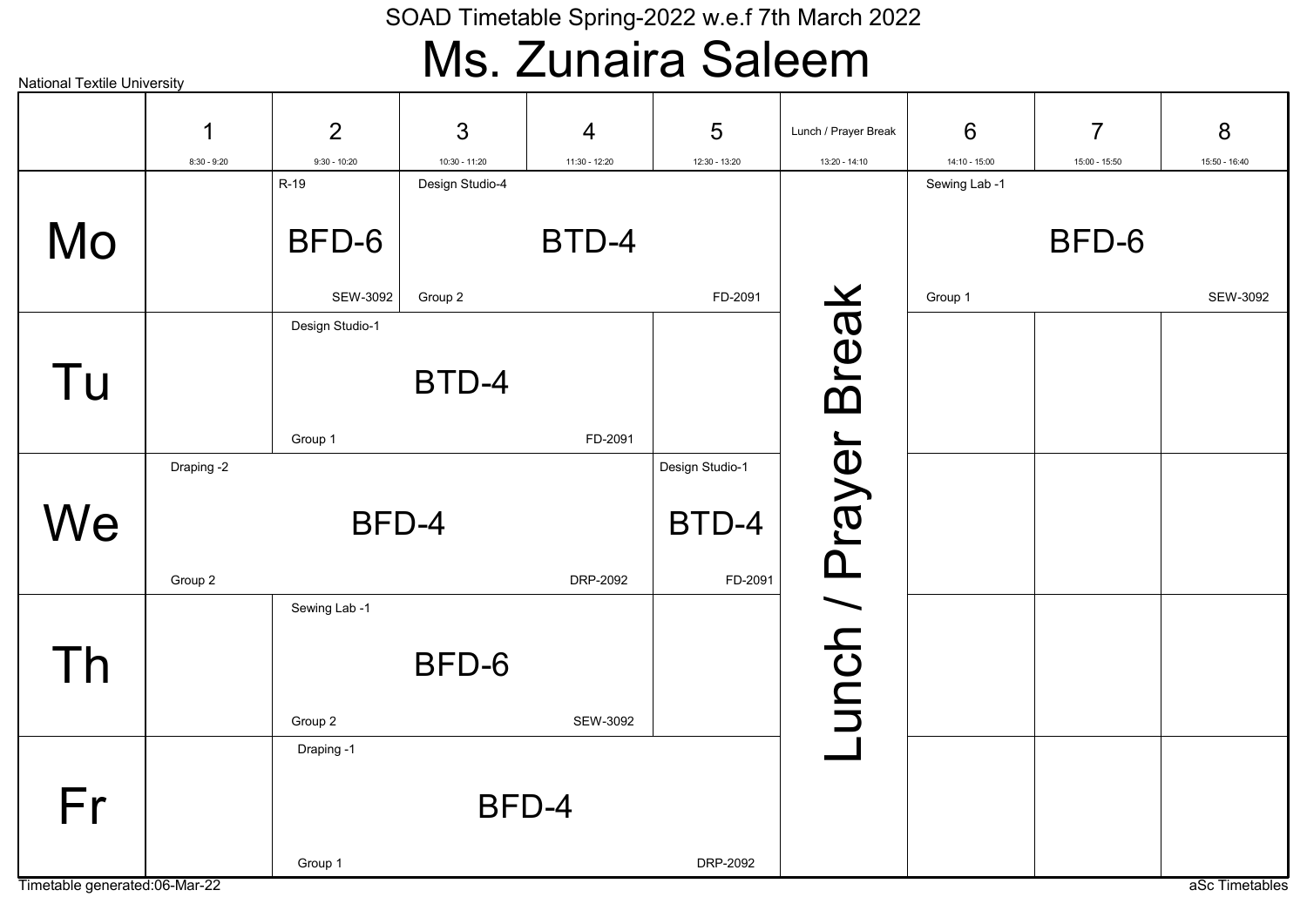# Ms. Nayab Gul

|    | $\mathbf 1$<br>$8:30 - 9:20$ | $\overline{2}$<br>$9:30 - 10:20$ | 3<br>$10:30 - 11:20$ | $\overline{4}$<br>11:30 - 12:20 | $5\phantom{1}$<br>12:30 - 13:20 | Lunch / Prayer Break<br>$13:20 - 14:10$ | $6\phantom{1}6$<br>14:10 - 15:00 | $\overline{7}$<br>15:00 - 15:50                              | 8<br>15:50 - 16:40 |
|----|------------------------------|----------------------------------|----------------------|---------------------------------|---------------------------------|-----------------------------------------|----------------------------------|--------------------------------------------------------------|--------------------|
| Mo |                              |                                  |                      |                                 |                                 |                                         |                                  |                                                              |                    |
| Tu |                              |                                  |                      |                                 |                                 |                                         |                                  |                                                              |                    |
| We |                              |                                  |                      |                                 |                                 |                                         |                                  |                                                              |                    |
| Th |                              |                                  |                      |                                 |                                 | Lunch / Prayer Break                    |                                  | BTD-8<br>A/BTD-<br>$8 B_{\scriptscriptstyle \text{QT-1002}}$ |                    |
| Fr |                              |                                  |                      |                                 |                                 |                                         |                                  |                                                              |                    |

Timetable generated:06-Mar-22 as and the set of the set of the set of the set of the set of the set of the set of the set of the set of the set of the set of the set of the set of the set of the set of the set of the set o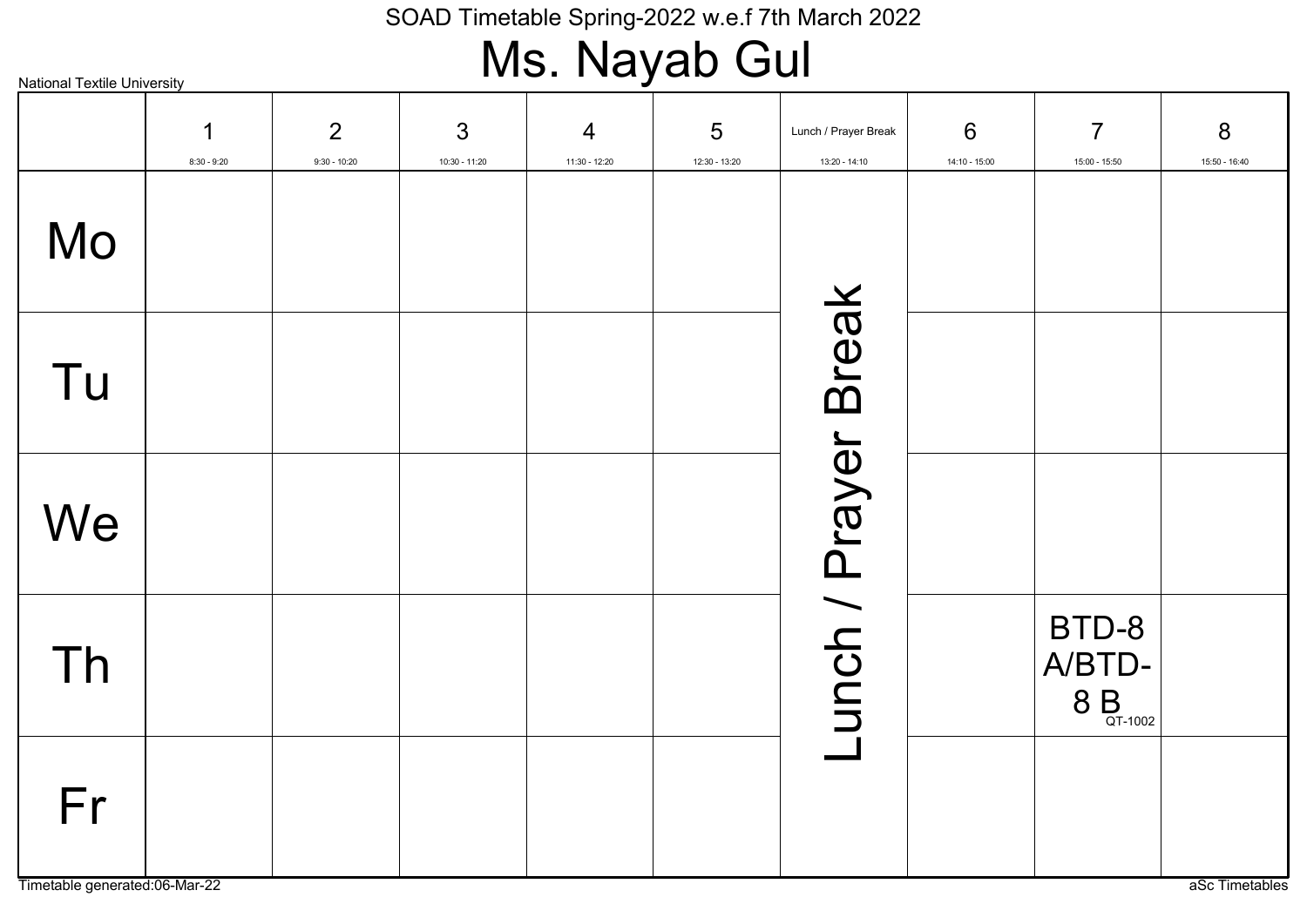# Visiting Language

|                                     | 1<br>$8:30 - 9:20$        | $\overline{2}$<br>$9:30 - 10:20$ | 3<br>10:30 - 11:20                          | 4<br>11:30 - 12:20                        | 5<br>12:30 - 13:20            | Lunch / Prayer Break<br>13:20 - 14:10 | 6<br>14:10 - 15:00       | $\overline{7}$<br>15:00 - 15:50 | 8<br>15:50 - 16:40 |
|-------------------------------------|---------------------------|----------------------------------|---------------------------------------------|-------------------------------------------|-------------------------------|---------------------------------------|--------------------------|---------------------------------|--------------------|
| Mo                                  |                           |                                  |                                             | R-19<br>BTD-8<br>B<br>HU-3096             | R-19<br>BTD-8<br>B<br>HU-3096 |                                       | R-19<br>BFD-8<br>HU-3096 | R-19<br>BFD-8<br>HU-3096        |                    |
| Tu                                  |                           |                                  |                                             |                                           |                               |                                       |                          |                                 |                    |
| We                                  |                           |                                  |                                             |                                           |                               |                                       |                          |                                 |                    |
| Th                                  | $R-9$<br>BVA-8<br>HU-3096 | $R-9$<br>BVA-8<br>HU-3096        | $R-9$<br>$BTD-8$<br>$\mathsf{A}$<br>HU-3096 | $R-9$<br>BTD-8<br>$\mathsf{A}$<br>HU-3096 |                               | -unch / Prayer Break                  |                          |                                 |                    |
| Fr<br>Timetable generated:06-Mar-22 |                           |                                  |                                             |                                           |                               |                                       |                          |                                 | aSc Timetables     |